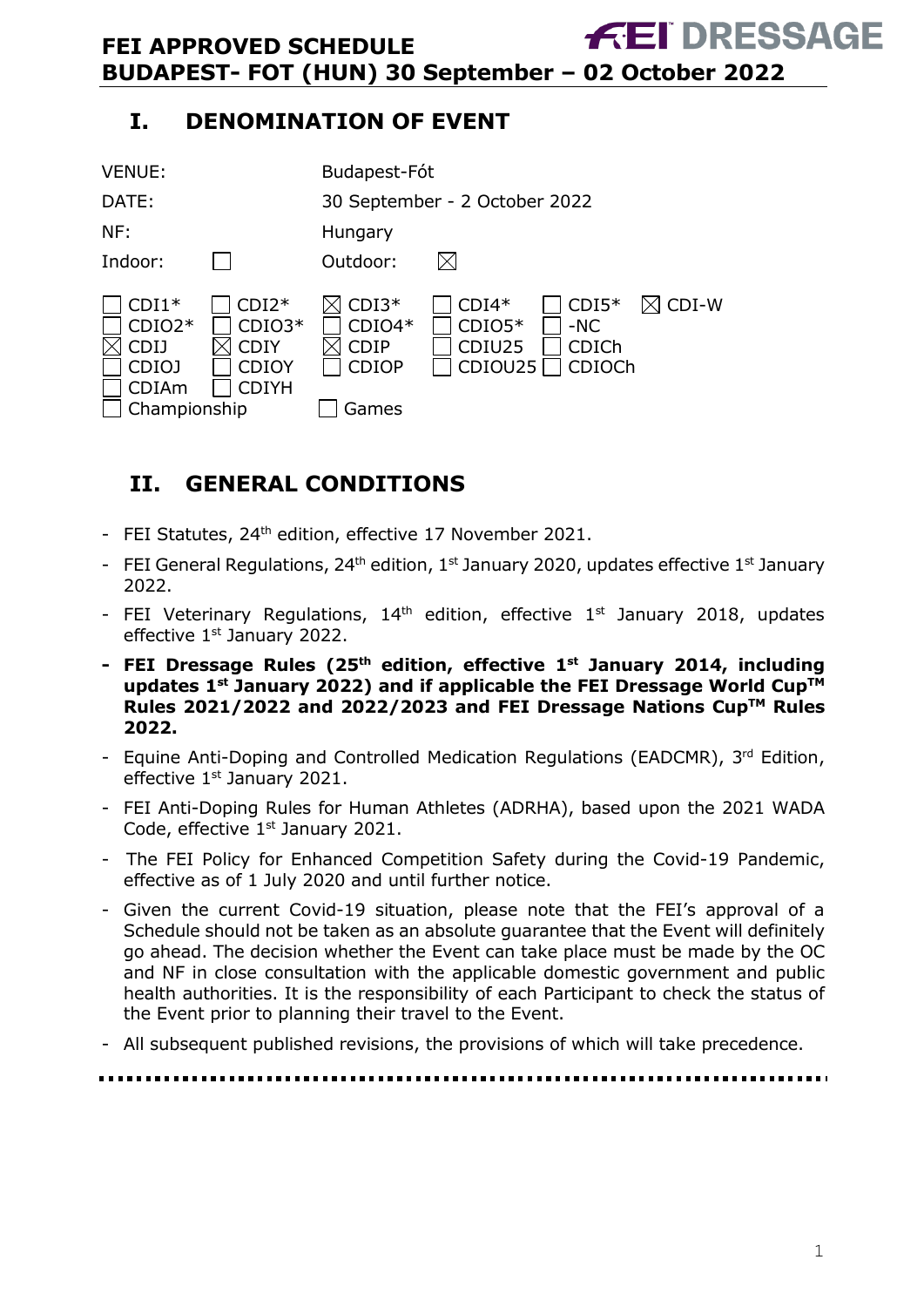Approved by the FEI, Lausanne, on 13/06/2022.

۴ OI.

Bettina De Rham. FEI Dressage Director.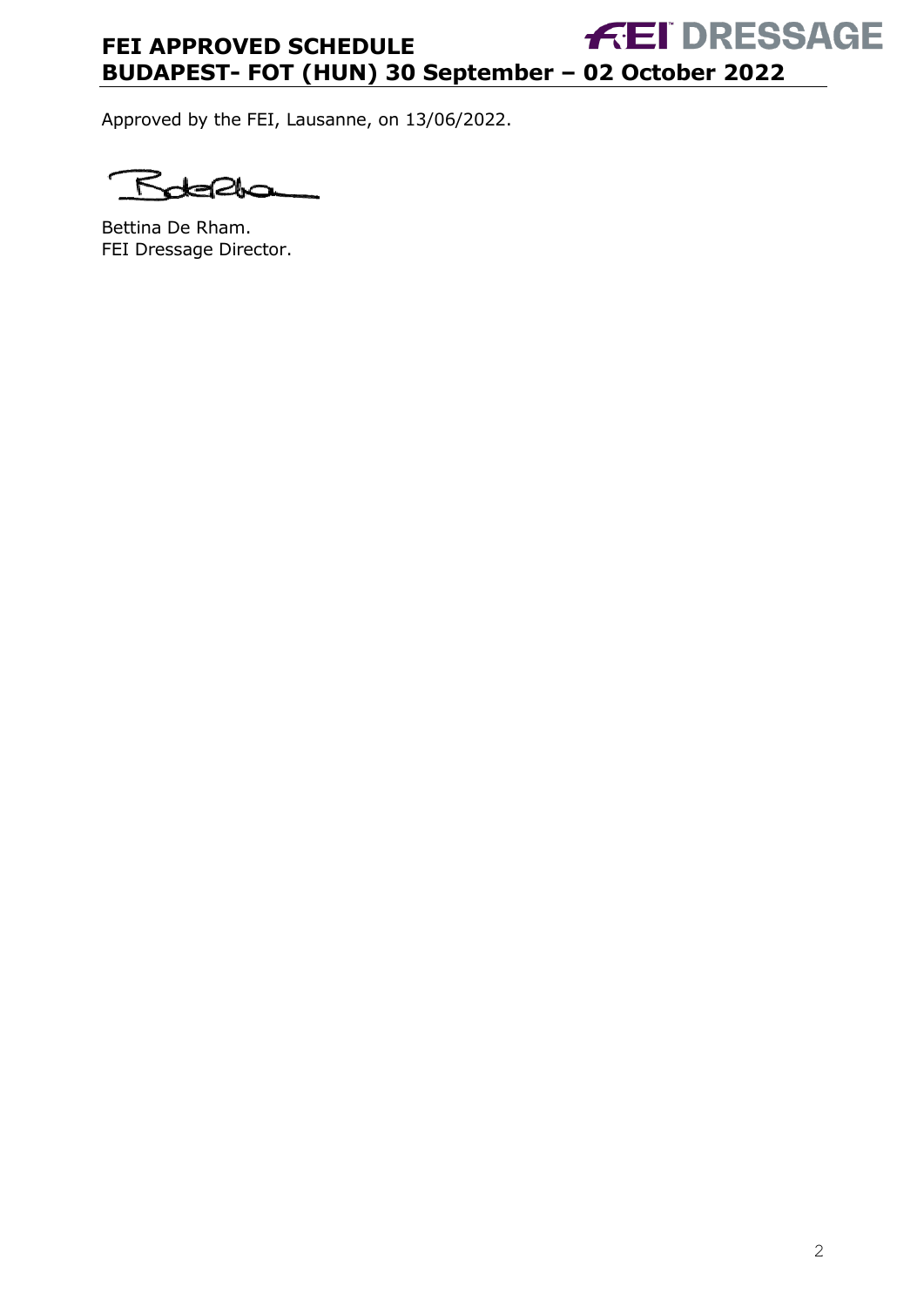# **TABLE OF CONTENTS**

| $\mathbf{I}$ , $\mathbf{I}$                                             |                                                                                                                               |
|-------------------------------------------------------------------------|-------------------------------------------------------------------------------------------------------------------------------|
| II.                                                                     |                                                                                                                               |
|                                                                         | III. THE FEI CODE OF CONDUCT FOR THE WELFARE OF THE HORSE 5                                                                   |
| 2.<br>3.                                                                | 1.                                                                                                                            |
| V.                                                                      |                                                                                                                               |
|                                                                         |                                                                                                                               |
| 1.<br>4.                                                                | 2.<br>ADDITIONAL FEES/CHARGES BY ORGANISING COMMITTEE:  10<br>3.<br>DEGREE OF DIFFICULTY - FLOORPLAN GRAND PRIX FREESTYLE  11 |
|                                                                         |                                                                                                                               |
|                                                                         |                                                                                                                               |
| <b>X.</b><br>2.                                                         |                                                                                                                               |
| XI.<br>1.<br>2.<br>3.<br>4.<br>5.<br>6.<br>7.<br>8.<br>9.<br>10.<br>11. | LOGISTICAL/ADMINISTRATIVE/TECHNICAL INFORMATION19                                                                             |
| 12.<br>13.<br>14.<br>15.                                                | LOCAL TRANSPORTATION - ARRANGEMENTS FROM HOTEL TO                                                                             |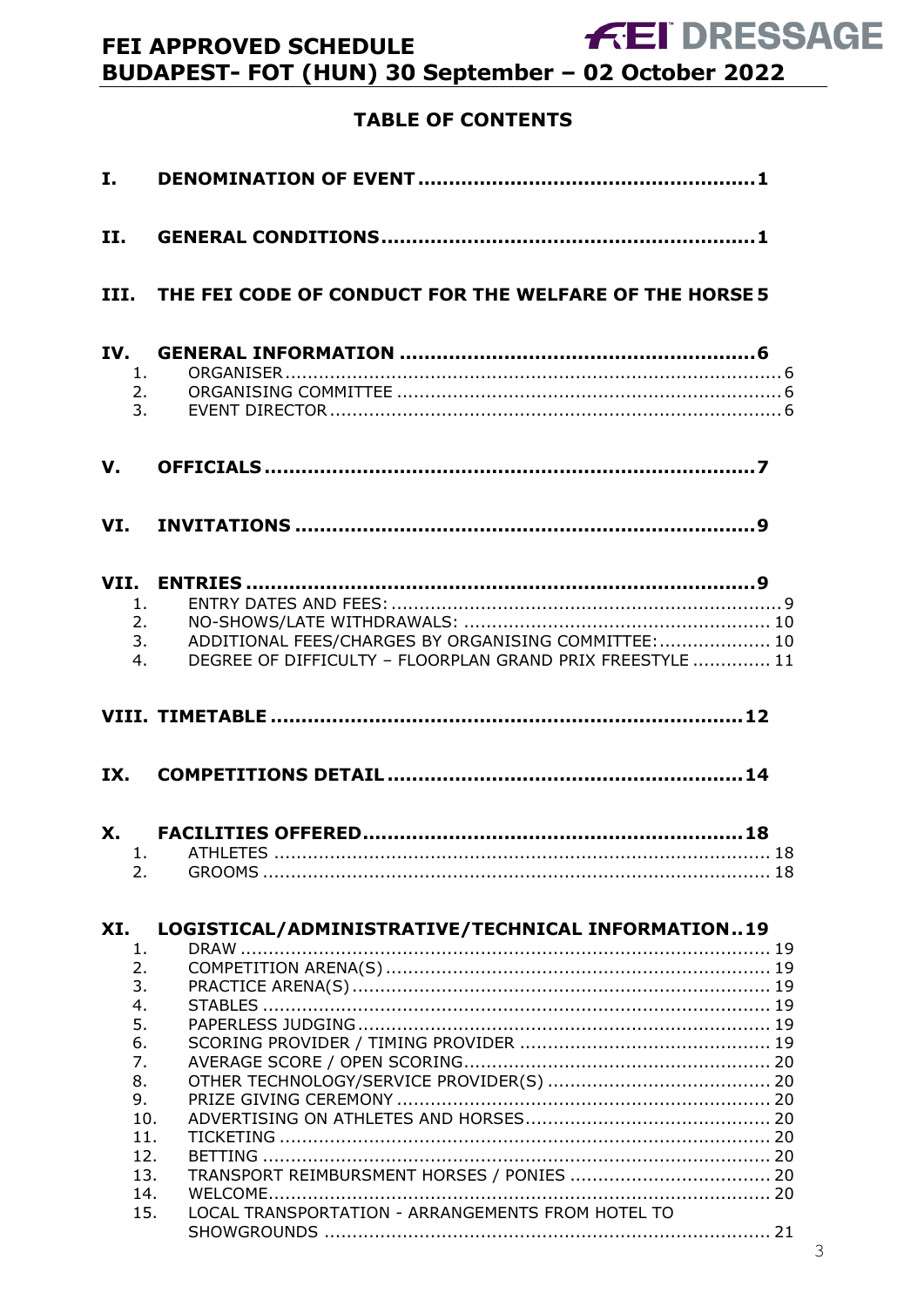| 16. ENTRY RIGHT TO SHOWGROUNDS/ACCREDITED PERSONS  21 |  |
|-------------------------------------------------------|--|
|                                                       |  |

| $\mathbf{1}$                                                           |  |
|------------------------------------------------------------------------|--|
| 2.                                                                     |  |
| 3.                                                                     |  |
| 4.                                                                     |  |
|                                                                        |  |
|                                                                        |  |
| $\overline{7}$ .<br>VENUE ARRIVAL INFORMATION & FITNESS TO COMPETE  23 |  |
| EQUINE ANTI-DOPING AND CONTROLLED MEDICATION PROGRAMME                 |  |
|                                                                        |  |
|                                                                        |  |

# **XIII. HUMAN ANTI-DOPING [............................................................25](#page-24-1)**

|    | 1. THE FEI POLICY FOR ENHANCED COMPETITION SAFETY DURING THE |  |
|----|--------------------------------------------------------------|--|
|    |                                                              |  |
| 2. |                                                              |  |
| 3. |                                                              |  |
| 4. |                                                              |  |
| 5. |                                                              |  |
|    |                                                              |  |
|    |                                                              |  |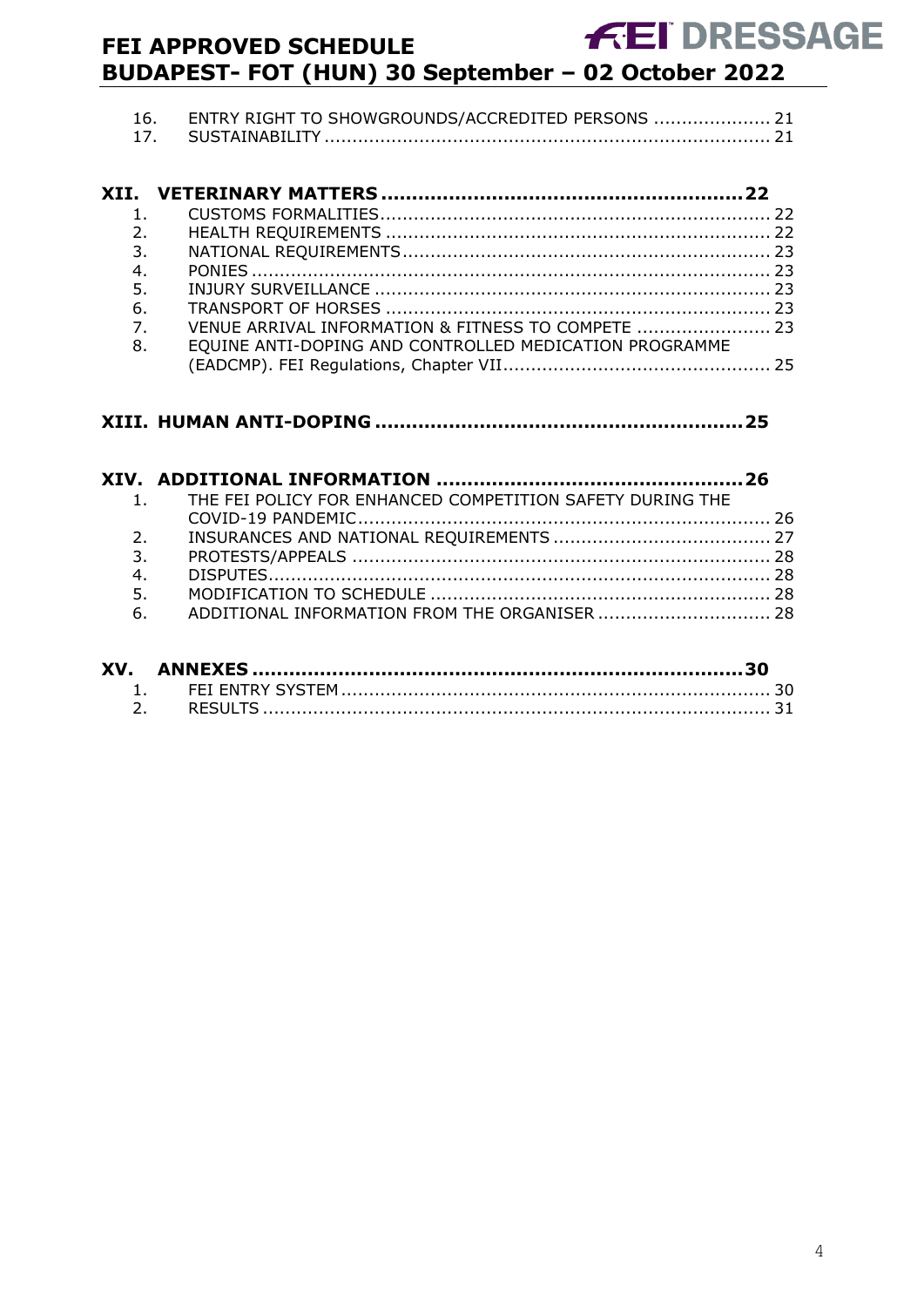# <span id="page-4-0"></span>**III. THE FEI CODE OF CONDUCT FOR THE WELFARE OF THE HORSE**

The Fédération Equestre Internationale (FEI) expects all those involved in international equestrian sport to adhere to the FEI's Code of Conduct and to acknowledge and accept that at all times the welfare of the horse must be paramount and must never be subordinated to competitive or commercial influences.

- 1. At all stages during the preparation and training of competition horses, welfare must take precedence over all other demands. This includes good horse management, training methods, farriery and tack, and transportation.
- 2. Horses and athletes must be fit, competent and in good health before they are allowed to compete. This encompasses medication use, surgical procedures that threaten welfare or safety, pregnancy in mares and the misuse of aids.
- 3. Events must not prejudice horse welfare. This involves paying careful attention to the competition areas, ground surfaces, weather conditions, stabling, site safety and fitness of the horse for onward travel after the event.
- 4. Every effort must be made to ensure that horses receive proper attention after they have competed and that they are treated humanely when their competition careers are over. This covers proper veterinary care, competition injuries, euthanasia and retirement.
- 5. The FEI urges all involved with the sport to attain the highest levels of education in their areas of expertise.

A full copy of this Code can be obtained from the Fédération Equestre Internationale, Chemin de la Joliette 8, CH-1006 Lausanne, Switzerland. Telephone: +41 21 310 47 47. The Code is available in English. The Code is also available on the FEI's website: <http://inside.fei.org/>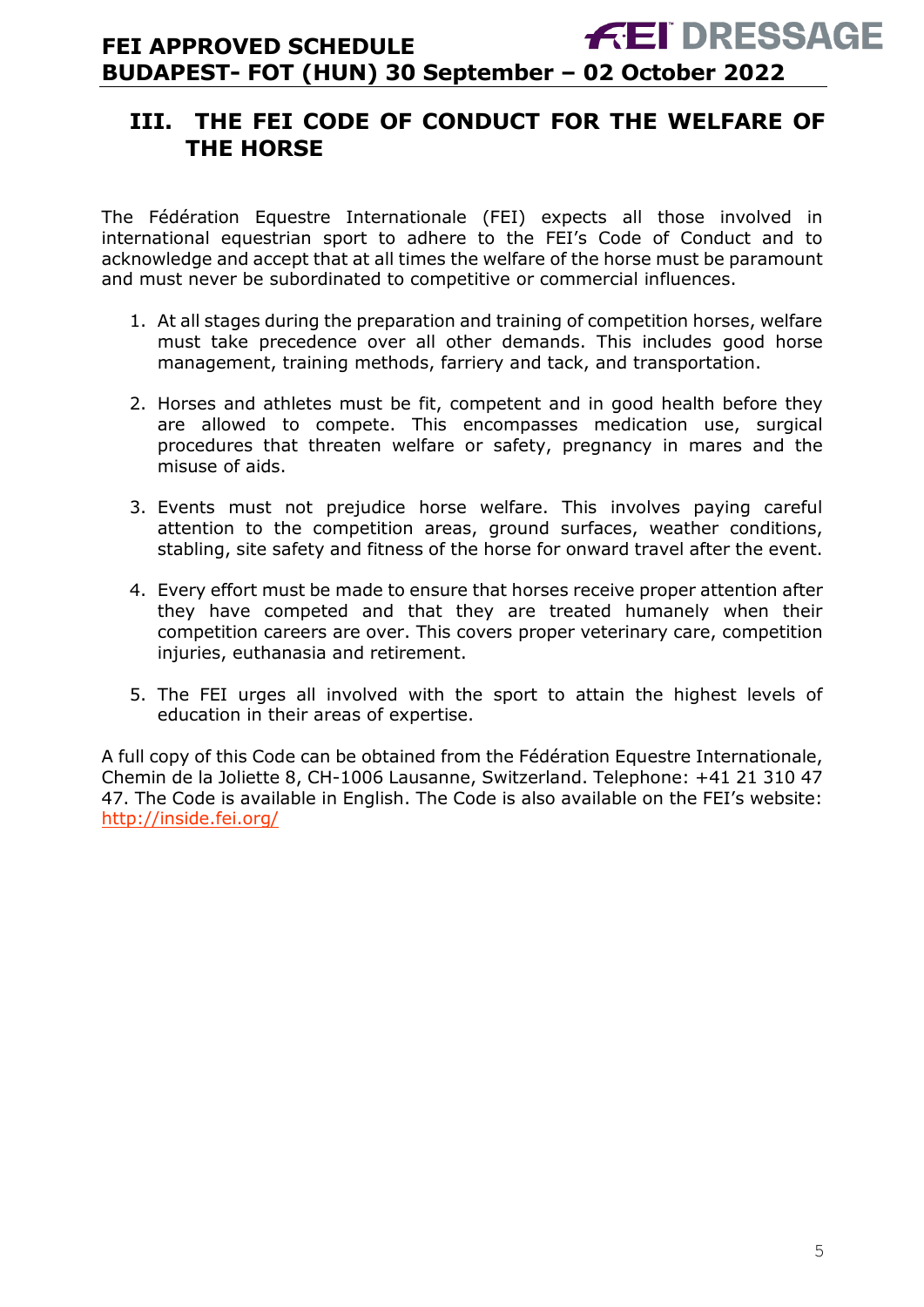# <span id="page-5-0"></span>**IV. GENERAL INFORMATION**

#### <span id="page-5-1"></span>**1.ORGANISER**

| Name:      | Hungarian Riding for the Disabled Federation |
|------------|----------------------------------------------|
| Address:   | H-1066 Budapest, Teréz str. 24. Hungary      |
| Telephone: | +3627539375                                  |
| Email:     | gbozori@lovasterapia.hu                      |
| Website:   | www.lovasterapia.hu                          |

| <b>Contact Details Show Ground:</b> |                                                                                   |  |  |
|-------------------------------------|-----------------------------------------------------------------------------------|--|--|
| Address:                            | H-2151 Fót, Vörösmarty tér 2. (Please check the GPS                               |  |  |
|                                     | coordinates below, that is showing the correct gate for<br>lorries and trailers.) |  |  |
| Telephone:                          | +3627539375                                                                       |  |  |
| <b>GPS Coordinates:</b>             | 47°36'01.5"N 19°11'14.2" E                                                        |  |  |
|                                     | 47.600413, 19.187289                                                              |  |  |

Accessibility details (directions by road, nearest airport/train station): Budapest →M3→M0 (Exit 13.), direction VÁC, HONT→Exit 70, Direction FÓT

### <span id="page-5-2"></span>**2.ORGANISING COMMITTEE**

| Honorary President:                   | N/A                      |
|---------------------------------------|--------------------------|
| President of the event: Dr EDVI Péter |                          |
| Show Secretary:                       | Digitop Informatika Kft. |
| Press Officer:                        | GABOS Erika              |

### <span id="page-5-3"></span>**3.EVENT DIRECTOR**

| Name:      | KÖVY András                   |
|------------|-------------------------------|
| Address:   | H-7400 Kaposvár, Maros u. 20. |
| Telephone: | +36/27/539-375                |
| Mobile:    | +36/30/786-5454               |
| Email:     | kovy.andras@gmail.com         |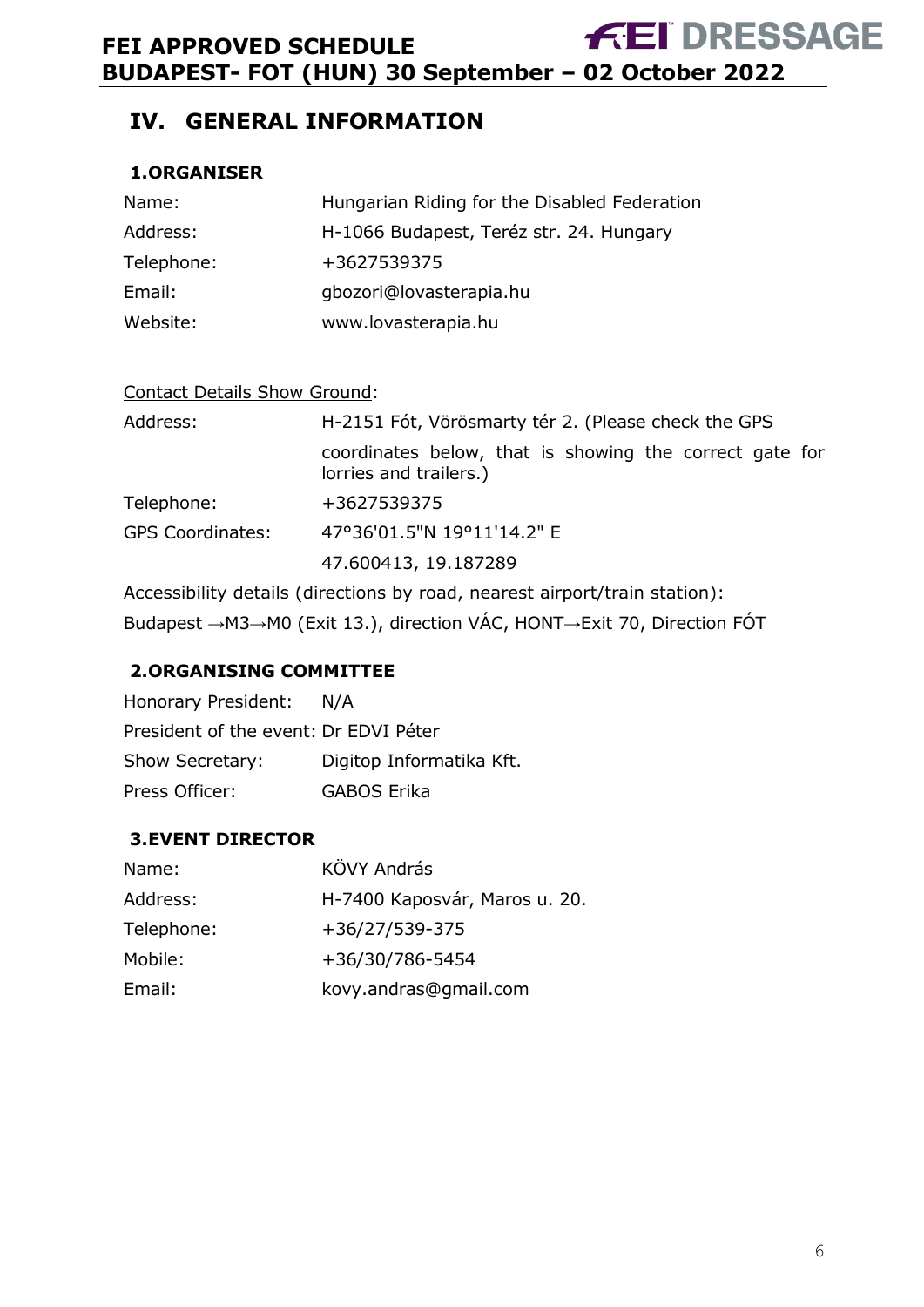# **V. OFFICIALS**

Please note that the schedule has been approved under the provision that all appointed Officials have successfully passed the on-line FEI Competency Evaluation Test, and that Veterinary Service Manager have successfully passed the necessary course as per Annex X of the VRs.

<span id="page-6-0"></span>

| Ref.                    | <b>Panel</b>                                           | <b>Function</b>                 | <b>FEI ID</b> | <b>Name</b>                                                                | <b>NF</b>  | <b>Level</b>    | <b>Contact Email</b>                |
|-------------------------|--------------------------------------------------------|---------------------------------|---------------|----------------------------------------------------------------------------|------------|-----------------|-------------------------------------|
|                         |                                                        | Ground Jury President           | 10049630      | <b>Bernard MAUREL</b>                                                      | <b>FRA</b> | $5*$            | bernard.maurel89@orange.fr          |
|                         |                                                        | Ground Jury Member              | 10050397      | Leif TOERNBLAD                                                             | <b>DEN</b> | $5*$            | let@tornblad.dk                     |
|                         |                                                        | Ground Jury Member              | 10049287      | Elisabeth MAX-THEURER                                                      | <b>AUT</b> | $5*$            | max-theurer@aon.at                  |
|                         |                                                        | Ground Jury Member              | 10051062      | Maria COLLIANDER                                                           | <b>FIN</b> | $5*$            | maria@colliander.fi                 |
|                         |                                                        | Ground Jury Member              | 10051976      | Orsolya HILLIER                                                            | <b>HUN</b> | $4*$            | orsolyahillier@gmail.com            |
|                         |                                                        | Ground Jury Member              | 10051971      | Anne PRAIN                                                                 | <b>FRA</b> | $4*$            | nanouprain@gmail.com                |
| 1                       | Ground Jury                                            | Ground Jury Member              | 10052356      | Ilja VIETOR                                                                | <b>SVK</b> | $4*$            | vietorilja@gmail.com                |
|                         |                                                        | Ground Jury Member              | 10152860      | Barbara FRANYO                                                             | <b>HUN</b> | $3*$            | franyob@gmail.com                   |
|                         |                                                        | Ground Jury Member              | 10049709      | Elizabeth MCMULLEN                                                         | CAN        | $5*$            | lib1@mcmdressage.com                |
|                         |                                                        | Ground Jury Member              | 10052348      | Thomas LANG                                                                | <b>AUT</b> | $5*$            | tovthomaslang@aon.at                |
|                         |                                                        | Ground Jury Member              | 10050583      | Katrina WUEST                                                              | <b>GER</b> | $5*$            | katrina.wuest@t-online.de           |
|                         |                                                        | Foreign Judge                   | 10051974      | <b>Elke EBERT</b>                                                          | <b>GER</b> | $\overline{5*}$ | ebert.e@berlin.de                   |
| $\overline{\mathbf{2}}$ | Foreign Technical Delegate                             | Foreign Technical Delegate      |               |                                                                            |            |                 |                                     |
| 3                       | Chief Steward                                          | Chief Steward                   | 10016387      | Joëlle Catherine BEIER                                                     | <b>LUX</b> | $\overline{2}$  | joelle.kinnen@t-online.de           |
|                         | <b>Assistant Stewards</b>                              | <b>Assistant Steward</b>        | 10089558      | Zsófia PINTÉR                                                              | <b>HUN</b> | $\mathbf{1}$    | pinter@eventing.hu                  |
|                         |                                                        | <b>Assistant Steward</b>        | 10175118      | Tímea TÓTH                                                                 | <b>HUN</b> | 1               | timiketoth95@gmail.com              |
| 4                       |                                                        | <b>Assistant Steward</b>        | 10019307      | Anikó VINCZE                                                               | <b>HUN</b> | $\mathbf{1}$    | vinani@suvido.hu                    |
|                         |                                                        | <b>Assistant Steward</b>        | 10092961      | Norbert CSOBA                                                              | <b>HUN</b> | $\mathbf{1}$    | n.csoba@yahoo.com                   |
|                         |                                                        | <b>Assistant Steward</b>        | 10119466      | Gabriella HORVÁTH-LUKICS                                                   | <b>HUN</b> | $\overline{2}$  | hlukics.gabriella@gmail.com         |
|                         | FEI Veterinary Delegate                                | Veterinary Delegate             | 10051054      | Dr, Krisztina GÁBRISS                                                      | <b>HUN</b> | 3               | dr.gabrisskrisztina@gmail.com       |
|                         |                                                        | Additional Veterinary Delegate  |               |                                                                            |            |                 |                                     |
| 5.                      |                                                        | Veterinary Commission President |               |                                                                            |            |                 |                                     |
|                         | FEI Veterinary Commission                              | Foreign Veterinary Delegate     |               |                                                                            |            |                 |                                     |
|                         |                                                        | Veterinary Commission Member    |               |                                                                            |            |                 |                                     |
| 6                       | Veterinary Services Manager<br>/ Treating Veterinarian | Veterinary Services Manager     | 10090342      | Dr Gergely CSÉPÁNYI<br>Must be OV for Dressage at the date<br>of the show. | <b>HUN</b> |                 | csepanyig@gmail.com<br>+36302522167 |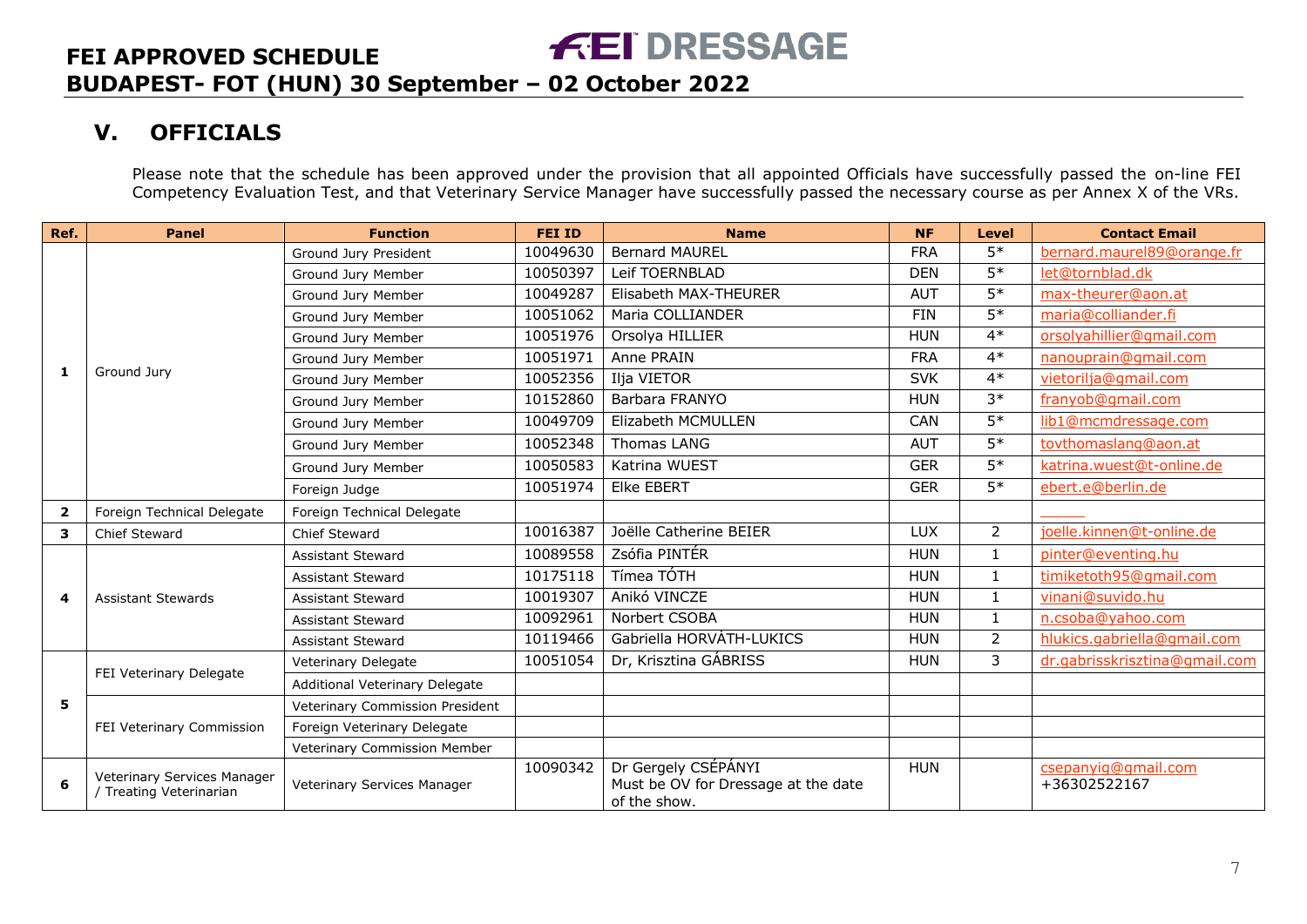# **FEI DRESSAGE**

# **FEI APPROVED SCHEDULE BUDAPEST- FOT (HUN) 30 September – 02 October 2022**

|                        | Permitted Treating Veterinarian<br>(one for every 200 horses) | 10090342 | Dr Gergely CSÉPÁNYI | <b>HUN</b> | csepanyig@gmail.com<br>+36302522167     |
|------------------------|---------------------------------------------------------------|----------|---------------------|------------|-----------------------------------------|
|                        | Permitted Treating Veterinarian<br>(one for every 200 horses) |          |                     |            |                                         |
| Doctor/Medical Service | Doctor/Medical Service                                        |          | Dr György BÜKI      | <b>HUN</b> | buki@gyermekmento.hu<br>+36 70 454 5898 |
| Farrier                | Farrier                                                       |          | Zsolt EÖRY          | <b>HUN</b> | zsolteory@gmail.com<br>+36 30 994 8215  |
| NF Delegate            | NF Delegate (if applicable)                                   |          |                     |            |                                         |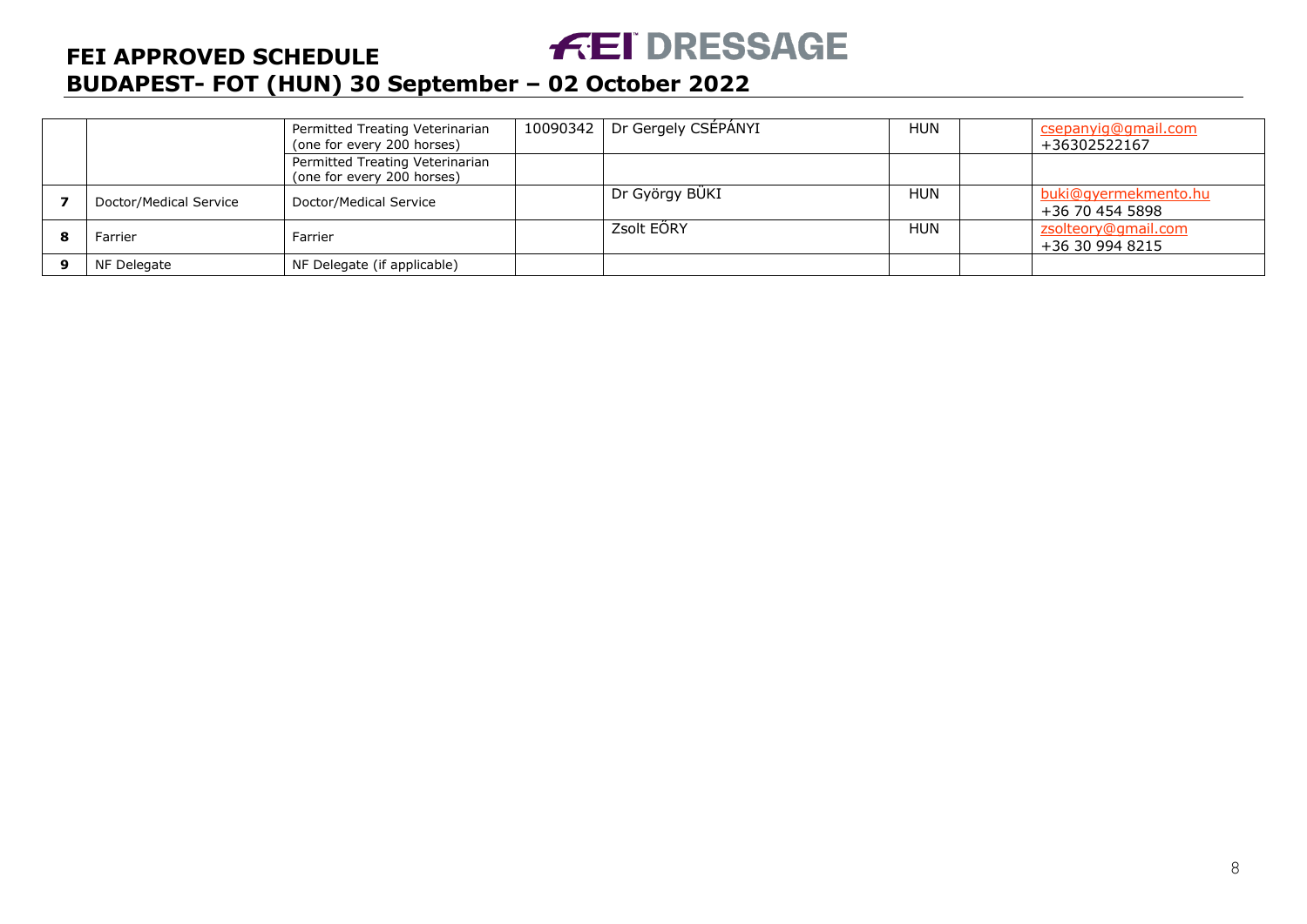# <span id="page-8-0"></span>**VI. INVITATIONS**

| Number of NFs invited:                                                                                                                                                                                                                                           | 26                         |
|------------------------------------------------------------------------------------------------------------------------------------------------------------------------------------------------------------------------------------------------------------------|----------------------------|
| State which NFs are invited:<br>China, Czech Republic, Denmark, Finland, France, Germany, Great Britain, Greece,<br>Ireland, Italy, Japan, Kazakhstan, Netherland, Norway, Poland, Portugal, Romania,<br>Slovakia, Slovenia, Spain, Sweden, Switzerland, Ukraine | Austria, Belgium, Bermuda, |
| <b>Reserve NFs:</b>                                                                                                                                                                                                                                              |                            |
| Total Number of athletes:                                                                                                                                                                                                                                        | 80                         |
| Number of home athletes:                                                                                                                                                                                                                                         | 25                         |
| Number of athletes per NF:                                                                                                                                                                                                                                       | no limit                   |
| Number of horses per athlete:                                                                                                                                                                                                                                    | 2                          |
| Athletes are invited by the Organiser through their NF.                                                                                                                                                                                                          |                            |
| One (1) groom per athlete.                                                                                                                                                                                                                                       |                            |
|                                                                                                                                                                                                                                                                  |                            |

# <span id="page-8-1"></span>**VII. ENTRIES**

- You must use the FEI Entry System for all categories of this Event: [https://entry.fei.org/index.php?page=PFO\\_Entries\\_NF\\_EventSearch](https://entry.fei.org/index.php?page=PFO_Entries_NF_EventSearch)
- You will find additional documentation on: <https://inside.fei.org/fei/your-role/it-services/it-platforms/fei-entry-system>
- All Athletes and Horses participating in any International Competition must be registered with the FEI.
- Athletes and/or Horses present at the Event without having been entered through the FEI's Online Entry System will automatically be disqualified unless compelling circumstances warrant otherwise.

#### <span id="page-8-2"></span>**1.ENTRY DATES AND FEES:**

#### **Deadlines for entries**

Definite Entries: 09/09/2022

Last date for substitutions: 26/09/2022

Entries have to be in accordance with the FEI Dressage Rules, Art. 423 and the FEI General Regulations, Art. 116.

| <b>Total fee per horse:</b>                                | 450 EUR (VAT included) |
|------------------------------------------------------------|------------------------|
| <b>VAT</b>                                                 | 27%                    |
| Starting fee per horse (if any): included in the entry fee |                        |
| Stabling fee per horse (if any): included in the entry fee |                        |
| <b>Entry fee per horse:</b>                                | 450 EUR (VAT included) |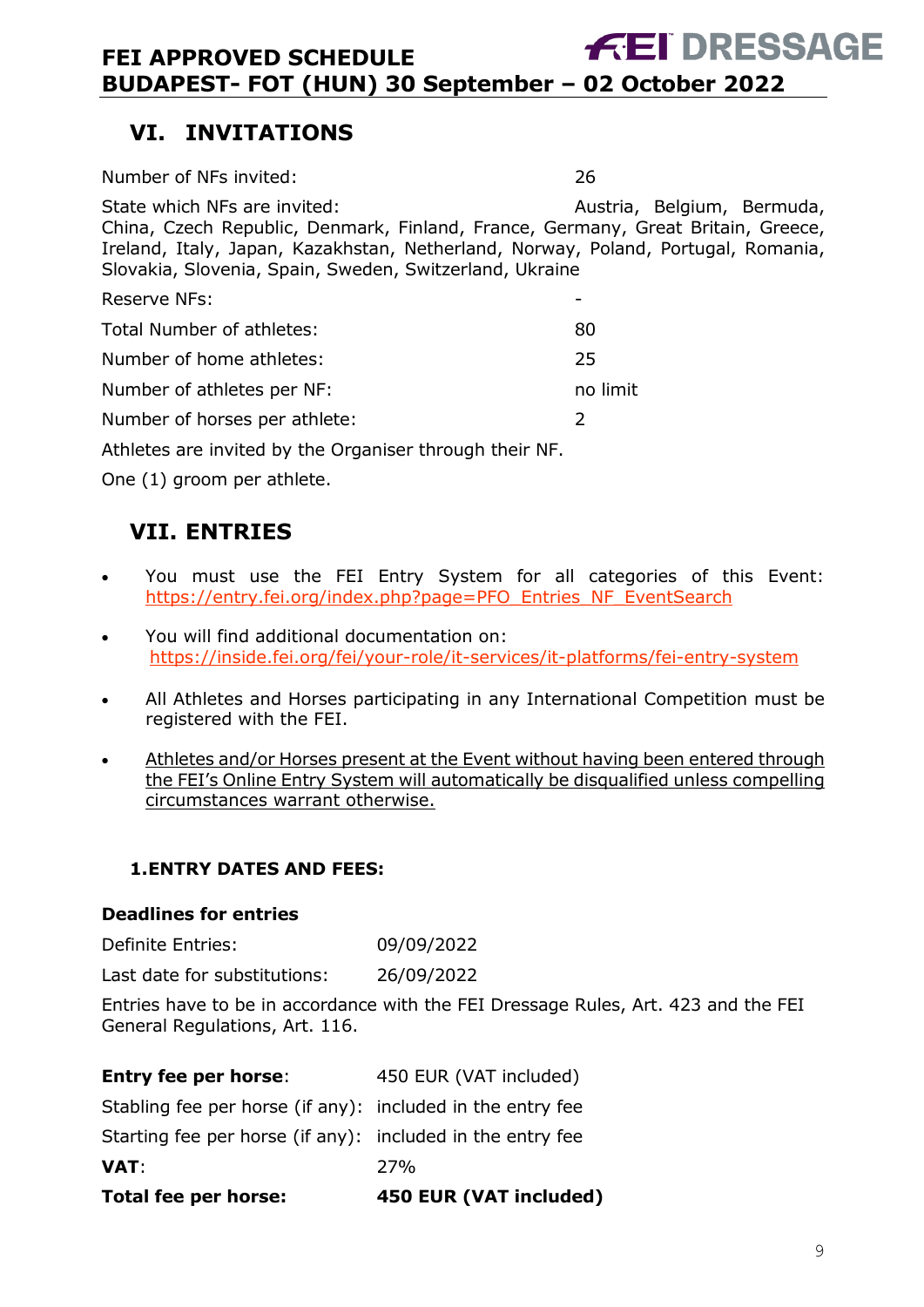Athletes are asked to transfer entry fee by closing date of entries to the following account:

Magyar Lovasterápia Szövetség Alapítvány

OTP BANK

IBAN: HU14 1179 4008 2200 0022 0000 0000

SWIFT code: OTPVHUHB

Notice: Entry fee and name of the Athlete

#### <span id="page-9-0"></span>**2.NO-SHOWS/LATE WITHDRAWALS:**

**NB:** In the case of withdrawals after the date of definite entries or no-shows the athlete or the respective NF will be held liable to reimburse the Organiser for the actual financial loss incurred by the Organiser (i.e., stabling and hotel expenses) as a result of the late withdrawal or no-show.

Amount charged: 450 EUR

#### <span id="page-9-1"></span>**3.ADDITIONAL FEES/CHARGES BY ORGANISING COMMITTEE:**

All other fees must be listed hereunder with the details of the amounts to be charged and approved by the FEI. Only fees approved by the FEI and listed in the approved Schedule can be charged by the Organiser.

EADCMP Fee:

Included in compulsory entry fee  $\Box$  Not included in compulsory entry fee  $\boxtimes$ 

Lower-Level Events (CIMs) CHF 18 per horse per event (For definition of CIMs see Appendix E of the FEI General Regulations) Higher-Level Events CHF 25 per horse per event (All other events not defined as CIM)

|                  | Electricity (upon request): EUR 50 / hook up (submit your request with your entry, or<br>until 09/09/2022 at the latest) |
|------------------|--------------------------------------------------------------------------------------------------------------------------|
| Manure disposal: |                                                                                                                          |
| $\mathsf{Hay:}$  | EUR 20 (for the duration of the event)                                                                                   |
| Straw:           | free                                                                                                                     |
| Shavings:        | EUR 20/bale (submit your demand with your entry, or until<br>09/09/2022 at the latest)                                   |
|                  | Tack box/Large box or training horse box (3mx3m) EUR 150                                                                 |

Please indicate your request for large box or/and tack box upon entry, or till 09/09/2022 at the latest. If you have any special request regarding your allocation at the stables, please make sure that it is added to the FEI Entry System till 09/09/2022.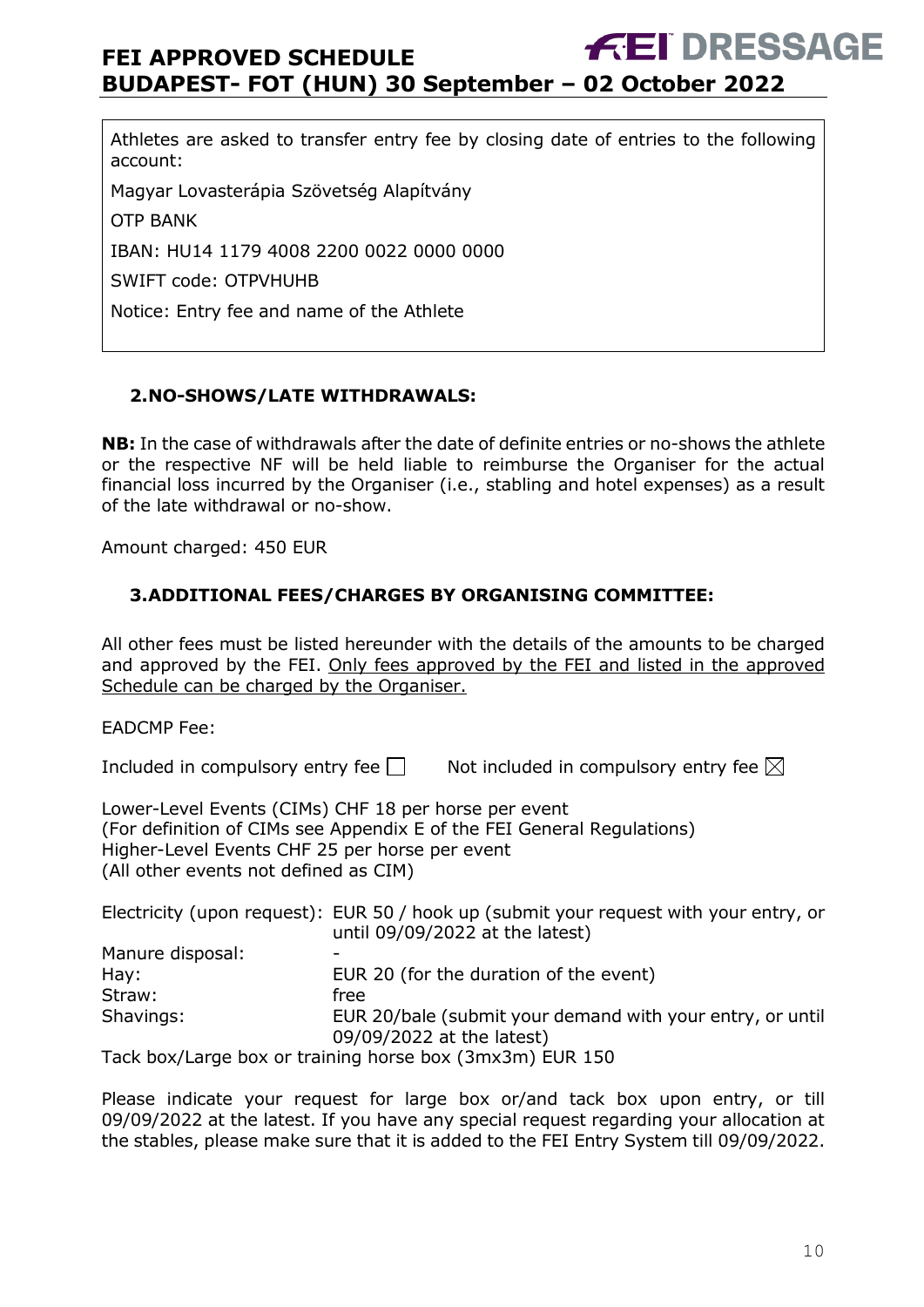#### **All aforementioned amounts are including VAT**

VAT Number of the Organiser: 18168884-2-42

#### <span id="page-10-0"></span>**4. DEGREE OF DIFFICULTY – FLOORPLAN GRAND PRIX FREESTYLE**

 $\Box$  DoD will be used.  $\boxtimes$  DoD will not be used.  $\Box$  Not Applicable.

Athletes are required to login using their own credentials on to [http://dressagefreestyle.fei.org](http://dressagefreestyle.fei.org/) to create or assign their Grand Prix Freestyle floorplan at the latest 2 hours prior to:

 $\Box$  the horse inspection.

□ the draw of the Grand Prix (CDIs/CDIOs) / Short Grand Prix (CDI-Ws).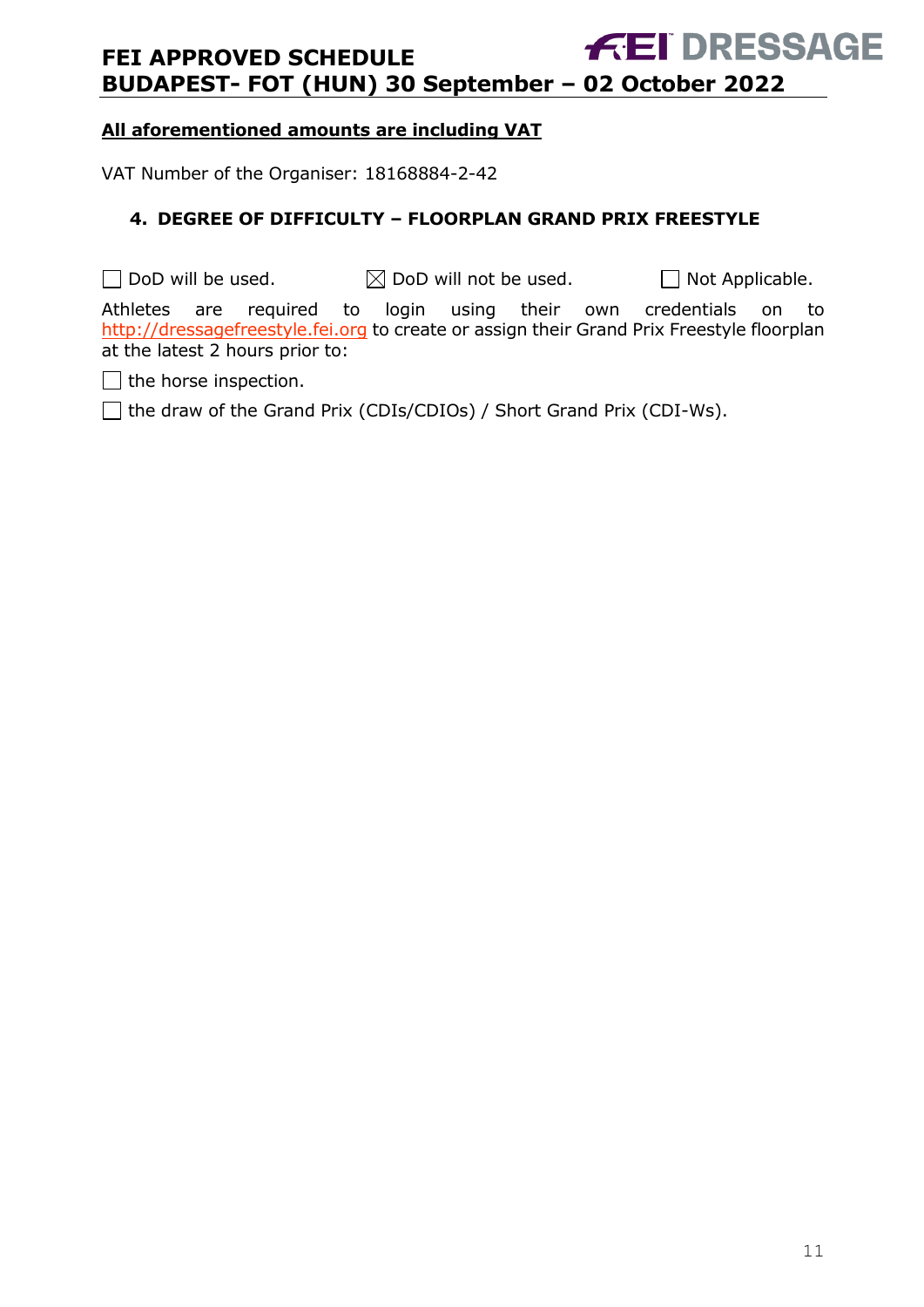# <span id="page-11-0"></span>**VIII. TIMETABLE**

#### **Competitions must not start before 08:00 and must not finish after 23:00 unless prior approval is granted by the FEI.**

**The current edition of Dressage Tests at the date of the show will be used and all tests must be ridden from memory.** <https://inside.fei.org/fei/your-role/organisers/dressage/tests>

|                           | Day                                                                                  | <b>Date</b> | Time                              |
|---------------------------|--------------------------------------------------------------------------------------|-------------|-----------------------------------|
| • Opening of stables      | Wednesday                                                                            | 28/09/2022  | 14:00                             |
| • Horse Inspection        | Thursday                                                                             | 29/09/2022  | 17:00                             |
| • Declaration of Starters | Thursday 29/09/2022 18:30 Not later than one<br>(1) hour after the horse inspection. |             |                                   |
| $\bullet$ Draw:           |                                                                                      |             |                                   |
| 1, 2, 8, 11, 14           | Thursday                                                                             | 29/09/2022  | Following<br><b>Declarations</b>  |
| 3, 4, 7, 9, 12, 15        | Friday                                                                               | 30/09/2022  | Following the last<br>competition |
| 5, 6, 10, 13, 16, 17      | Saturday                                                                             | 01/10/2022  | Following the last<br>competition |

| <b>Competitions CDI3*:</b>            | Day      | <b>Date</b> | <b>Time</b> | <b>Prize Money</b> |
|---------------------------------------|----------|-------------|-------------|--------------------|
| Competition No 1 FEI Prix St. Georges | Friday   | 30/09/2022  | 8:00        | <b>EUR 600</b>     |
| Competition No 2 FEI Intermediate II  | Friday   | 30/09/2022  | 14:00       | <b>EUR 700</b>     |
| Competition No 3 FEI Intermediate I   | Saturday | 01/10/2022  | 8:00        | <b>EUR 800</b>     |
| Competition No 4 FEI Grand Prix       | Saturday | 01/10/2022  | 14:00       | <b>EUR 1000</b>    |
| Competition No 5 FEI Intermediate I   | Sunday   | 02/10/2022  | 9:00        | <b>EUR 800</b>     |
| Freestyle                             |          |             |             |                    |
| Competition No 6 FEI Grand Prix       | Sunday   | 02/10/2022  | 13:00       | <b>EUR 1000</b>    |
| Special                               |          |             |             |                    |
| <b>Total Prize Money</b>              |          |             |             | <b>EUR 4900</b>    |
| <b>Prizes in Kind</b>                 |          |             |             |                    |

| <b>Competitions CDIY:</b>                       | Day      | <b>Date</b> | <b>Time</b> | <b>Prize Money</b> |
|-------------------------------------------------|----------|-------------|-------------|--------------------|
| Competition No 8 FEI Young Riders<br>Team       | Friday   | 30/09/2022  | 11:00       | <b>EUR 300</b>     |
| Competition No 9 FEI Young Riders<br>Individual | Saturday | 01/10/2022  | 11:00       | <b>EUR 400</b>     |
| Competition No 10 FEI Young Riders<br>Freestyle | Sunday   | 02/10/2022  | 11:00       | <b>EUR 500</b>     |
| <b>Total Prize Money</b>                        |          |             |             | <b>EUR 1200</b>    |
| <b>Prizes in Kind</b>                           |          |             |             |                    |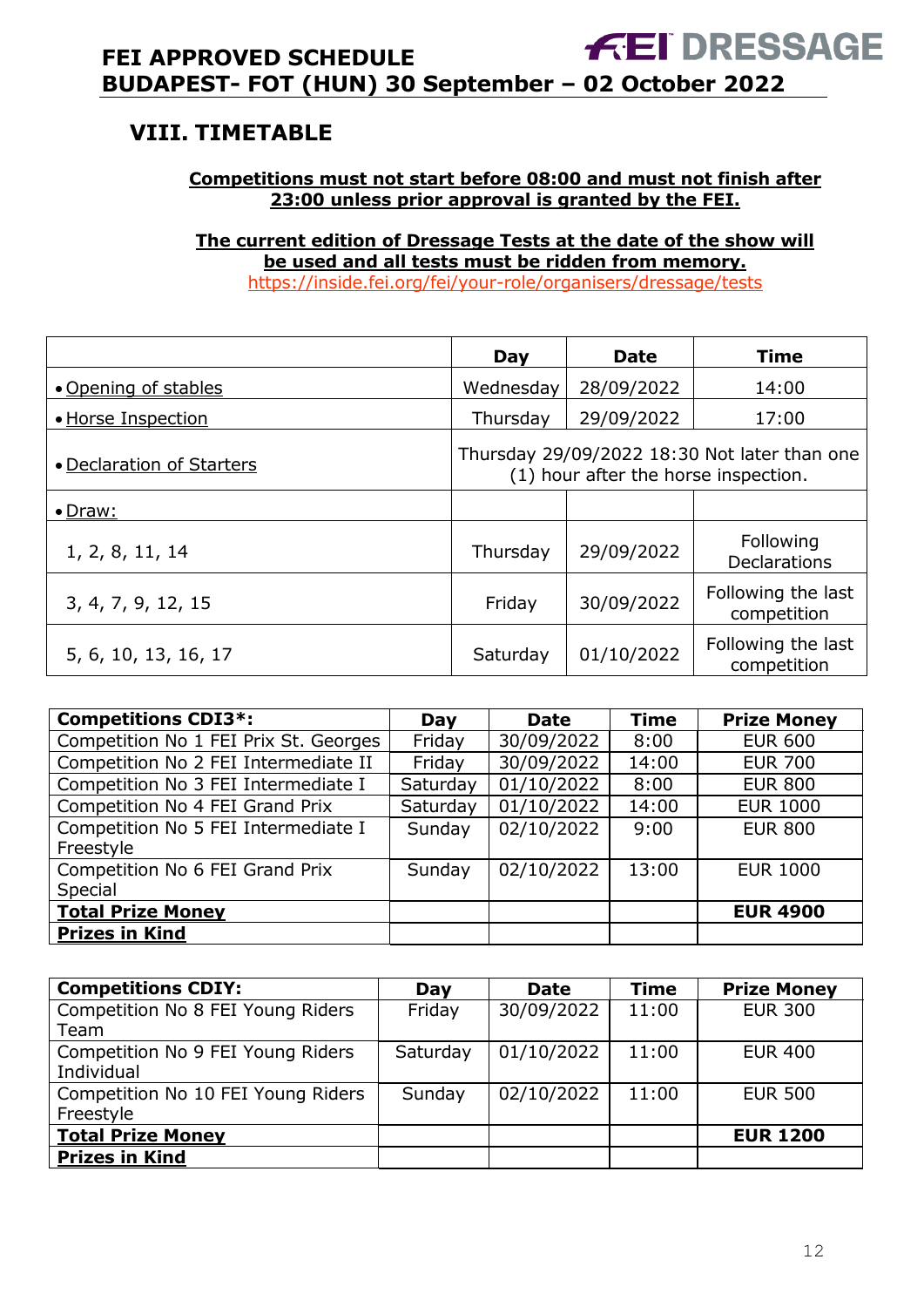| <b>Competitions CDIJ:</b>         | Day      | <b>Date</b> | <b>Time</b> | <b>Prize Money</b> |
|-----------------------------------|----------|-------------|-------------|--------------------|
| Competition No 11 FEI Junior Team | Friday   | 30/09/2022  | 17:00       | Prize in kind      |
| Competition No 12 FEI Junior      | Saturday | 01/10/2022  | 17:00       | Prize in kind      |
| Individual                        |          |             |             |                    |
| Competition No 13 FEI Junior      | Sunday   | 02/10/2022  | 16:00       | <b>EUR 300</b>     |
| Freestyle                         |          |             |             |                    |
| <b>Total Prize Money</b>          |          |             |             | <b>EUR 300</b>     |
| <b>Prizes in Kind</b>             |          |             |             | prize in kind      |
|                                   |          |             |             | I-III place        |

| <b>Competitions CDIP:</b>         | Day      | <b>Date</b> | <b>Time</b> | <b>Prize Money</b> |
|-----------------------------------|----------|-------------|-------------|--------------------|
| Competition No 14 FEI Pony Riders | Friday   | 30/09/2022  | 14:00       | Prize in kind      |
| Team                              |          |             |             |                    |
| Competition No 15 FEI Pony Riders | Saturday | 01/10/2022  | 14:00       | Prize in kind      |
| Individual                        |          |             |             |                    |
| Competition No 16 FEI Pony Riders | Sunday   | 02/10/2022  | 14:00       | <b>EUR 200</b>     |
| Freestyle                         |          |             |             |                    |
| <b>Total Prize Money</b>          |          |             |             | <b>EUR 200</b>     |
| <b>Prizes in Kind</b>             |          |             |             | prize in kind      |
|                                   |          |             |             | I-III place        |

| <b>Competitions CDI-W:</b>                    | Dav      | <b>Date</b> | <b>Time</b> | <b>Prize Money</b> |
|-----------------------------------------------|----------|-------------|-------------|--------------------|
| Competition No 7 FEI Short Grand<br>Prix      | Saturday | 01/10/2022  | 15:00       | <b>EUR 1000</b>    |
| Competition No 17 FEI Grand Prix<br>Freestyle | Sunday   | 02/10/2022  | 14:30       | <b>EUR 2000</b>    |
| <b>Total Prize Money</b>                      |          |             |             | <b>EUR 3000</b>    |
| <b>Prizes in Kind</b>                         |          |             |             |                    |

#### **GENERAL CLASSIFICATION AT THE END OF THE COMPETITIONS:**

| Leading athlete award $-$ | ΝA  |
|---------------------------|-----|
| Best foreign athlete -    | Cup |
| Best home athlete -       | Cup |
| Team awards $-$           |     |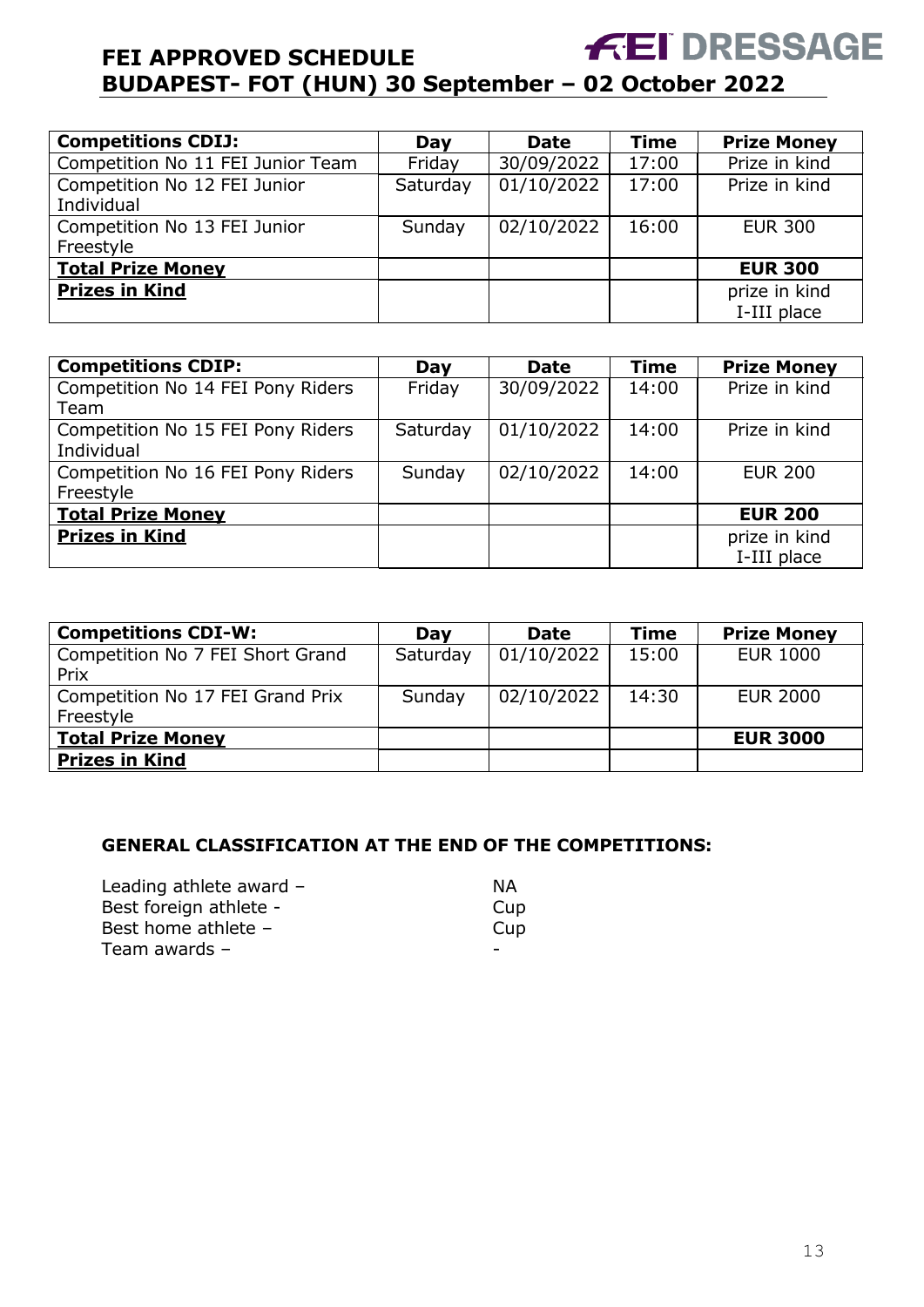# <span id="page-13-0"></span>**IX. COMPETITIONS DETAIL**

#### **FIRST DAY: Friday DATE: 30/10/2022**

#### **COMPETITION No 1**

Test: Test: Test: Test: Test: Test: Test: Test: Test: Test: Test: Test: Test: Test: Test: Test: Test: Test: Te Number of horses per athlete: 2 Open to: All athletes entered Draw/Art: **Draw/Art:** ordinary draw Art 425.2 Prize money:<br>Breakdown: (110, 10)  $(110, 100, 90, 80, 70, 60, 50, 40)$ 

\* \* \* \* \* \* \* \* \* \* \*

#### **COMPETITION No 2**

| Test:                           | FEI Intermediate II                 |
|---------------------------------|-------------------------------------|
| Number of horses per athlete: 2 |                                     |
| Open to:                        | All athletes entered                |
| Draw/Art:                       | ordinary draw Art 425.2             |
| Prize money:                    | EUR 700                             |
| Breakdown:                      | (180, 120, 100, 80, 70, 60, 50, 40) |
|                                 |                                     |

\* \* \* \* \* \* \* \* \* \*

#### **COMPETITION No 8**

| Test:                           | FEI Young Riders Team    |
|---------------------------------|--------------------------|
| Number of horses per athlete: 2 |                          |
| Open to:                        | All athletes entered.    |
| Draw/Art:                       | ordinary draw Art 425.2  |
| Prize money:                    | <b>EUR 300</b>           |
| Breakdown:                      | (80, 70, 60, 40, 30, 20) |
|                                 |                          |

\* \* \* \* \* \* \* \* \* \* \*

#### **COMPETITION No 11**

| Test:                           | FEI Junior Team            |
|---------------------------------|----------------------------|
| Number of horses per athlete: 2 |                            |
| Open to:                        | All athletes entered.      |
| Draw/Art:                       | ordinary draw Art 425.2    |
| Prize money:                    | prize in kind              |
| Breakdown:                      | placed 25% of participants |
|                                 |                            |

\* \* \* \* \* \* \* \* \* \* \*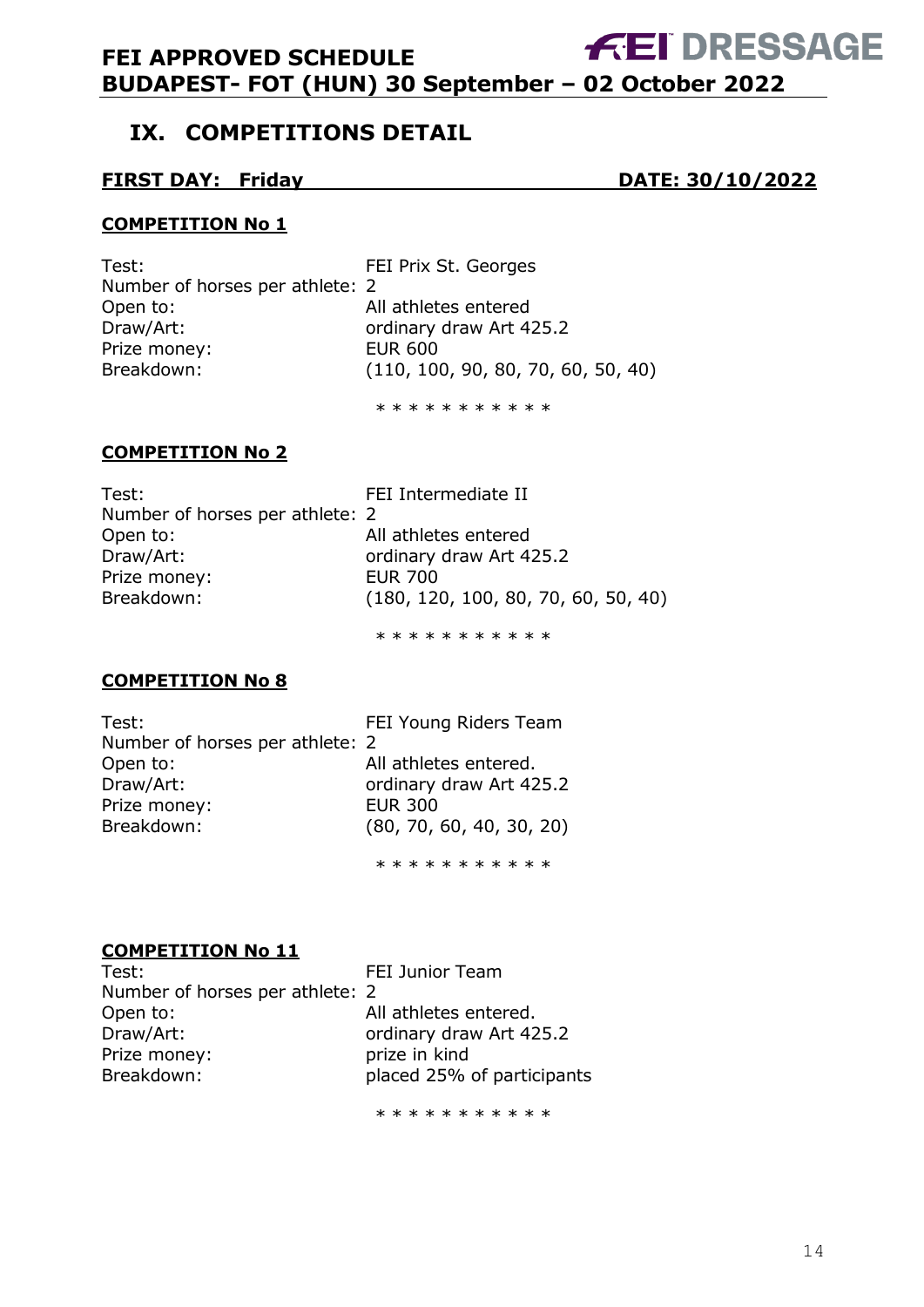#### **COMPETITION No 14**

Test: Test: FEI Pony Riders Team Number of horses per athlete: 2 Open to: All athletes entered. Draw/Art: **Draw/Art:** ordinary draw Art 425.2 Prize money:<br>Breakdown: prize in kind<br>placed 25%

placed 25% of participants

#### **SECOND DAY: Saturday DATE: 01/10/2022**

#### **COMPETITION No 3**

Test: Test: FEI Intermediate I Number of horses per athlete: 2 Open to: All athletes entered. Draw/Art: compared to the ordinary draw Art 425.2 Prize money: EUR 800

Breakdown: (220, 160, 110, 90, 70, 60, 50, 40)

\* \* \* \* \* \* \* \* \* \*

#### **COMPETITION No 4**

Test: FEI Grand Prix Number of horses per athlete: 2 Open to: All athletes entered. Draw/Art: crows ordinary draw Art 425.2.1.a Prize money: EUR 1000 Breakdown: (270, 220, 150, 100, 80, 70, 60, 50)

\* \* \* \* \* \* \* \* \* \*

#### **COMPETITION No 7**

Number of horses per athlete: 2 Open to: All athletes entered. Draw/Art: **Art 425.2.2** Prize money: EUR 1000

Test: Test: FEI Short Grand Prix Breakdown: (270, 220, 150, 100, 80, 70, 60, 50)

\* \* \* \* \* \* \* \* \* \*

#### **COMPETITION No 9**

Number of horses per athlete: 2 Open to: All athletes entered. Draw/Art: **Draw/Art:** ordinary draw Art 425.2 Prize money: EUR 400 Breakdown: (100, 80, 70, 60, 50, 40)

Test: Test: FEI Young Riders Individual

\* \* \* \* \* \* \* \* \* \*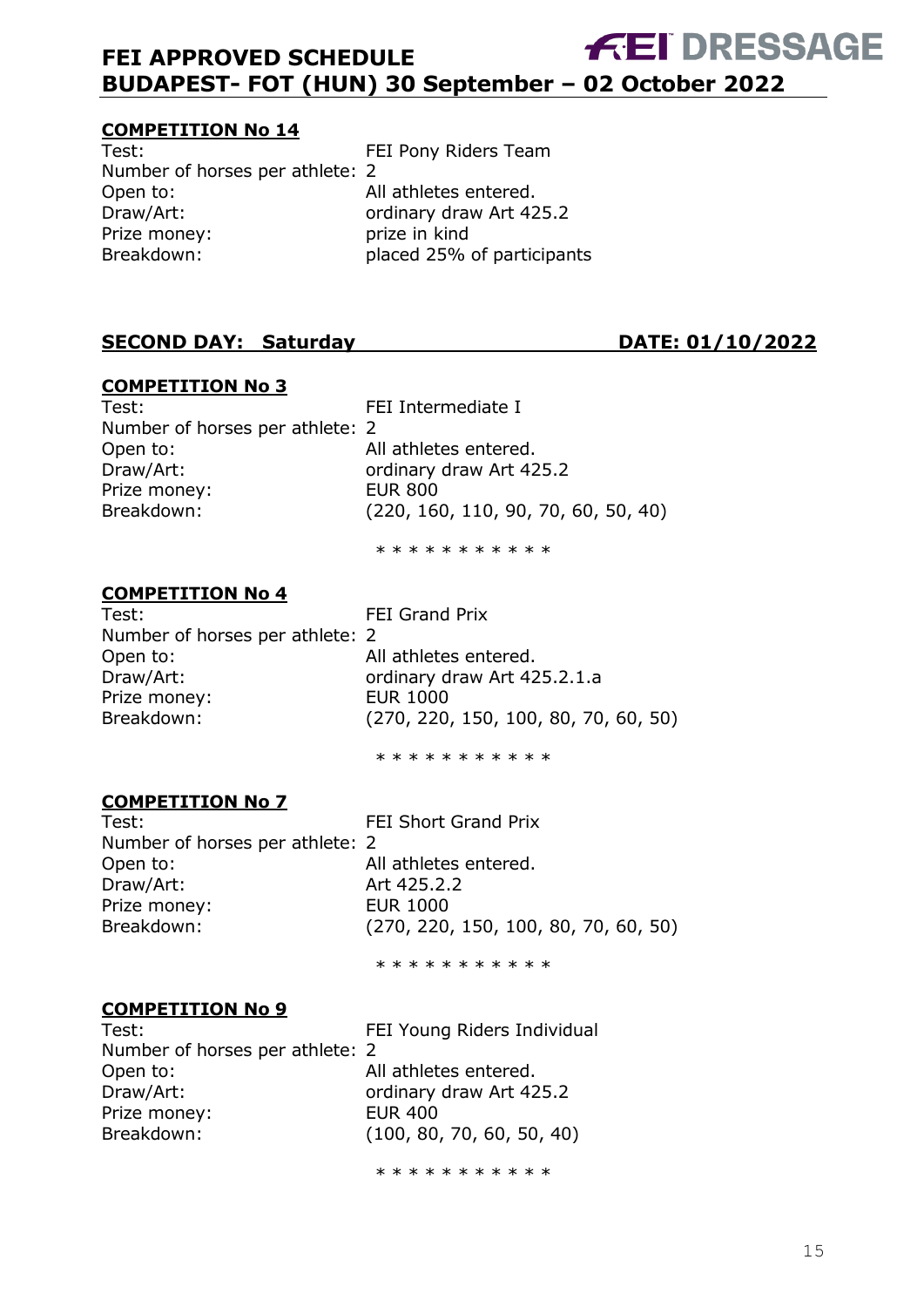#### **COMPETITION No 12**

Test: Test: FEI Junior Individual Number of horses per athlete: 2 Open to: All athletes entered.<br>Draw/Art: compared braw Art 42 Prize money: prize in kind Breakdown: placed 25% of participants

ordinary draw Art 425.2

\* \* \* \* \* \* \* \* \* \* \*

#### **COMPETITION No 15**

Test: FEI Pony Riders Individual Number of horses per athlete: 2 Open to: All athletes entered. Draw/Art: **Draw/Art:** ordinary draw Art 425.2 Prize money: prize in kind Breakdown: placed 25% of participants

\* \* \* \* \* \* \* \* \* \*

# **THIRD DAY: Sunday DATE: 02/10/2022**

# **COMPETITION No 5**

| Test:                           | FEI Intermediate I Freestyle                                                         |
|---------------------------------|--------------------------------------------------------------------------------------|
| Number of horses per athlete: 1 |                                                                                      |
| Open to:                        | the 15 best rider/horses combinations from the<br>Intermediate I competition (Nr 03) |
| Draw/Art:                       | In reverse order of result from Intermediate I, in<br>groups of $5.$ Art $425.5$     |
| Total prize money:              | <b>EUR 800</b>                                                                       |
| Breakdown:                      | (220, 160, 110, 90, 70, 60, 50, 40)                                                  |
|                                 | * * * * * * * * * * *                                                                |
| <b>COMPETITION No 6</b>         |                                                                                      |
| Test:                           | <b>FEI Grand Prix Special</b>                                                        |
| Number of horses per athlete: 1 |                                                                                      |
| Open to:                        | the 15 best rider/horses combinations from the Grand<br>Prix competition (Nr 04)     |
| Draw/Art:                       | In reverse order of result from Grand Prix, in groups of<br>5. Art 425.4             |
| Total prize money:              | <b>EUR 1000</b>                                                                      |
| Breakdown:                      | (270, 220, 150, 100, 80, 70, 60, 50)                                                 |
|                                 | * * * * * * * * * * *                                                                |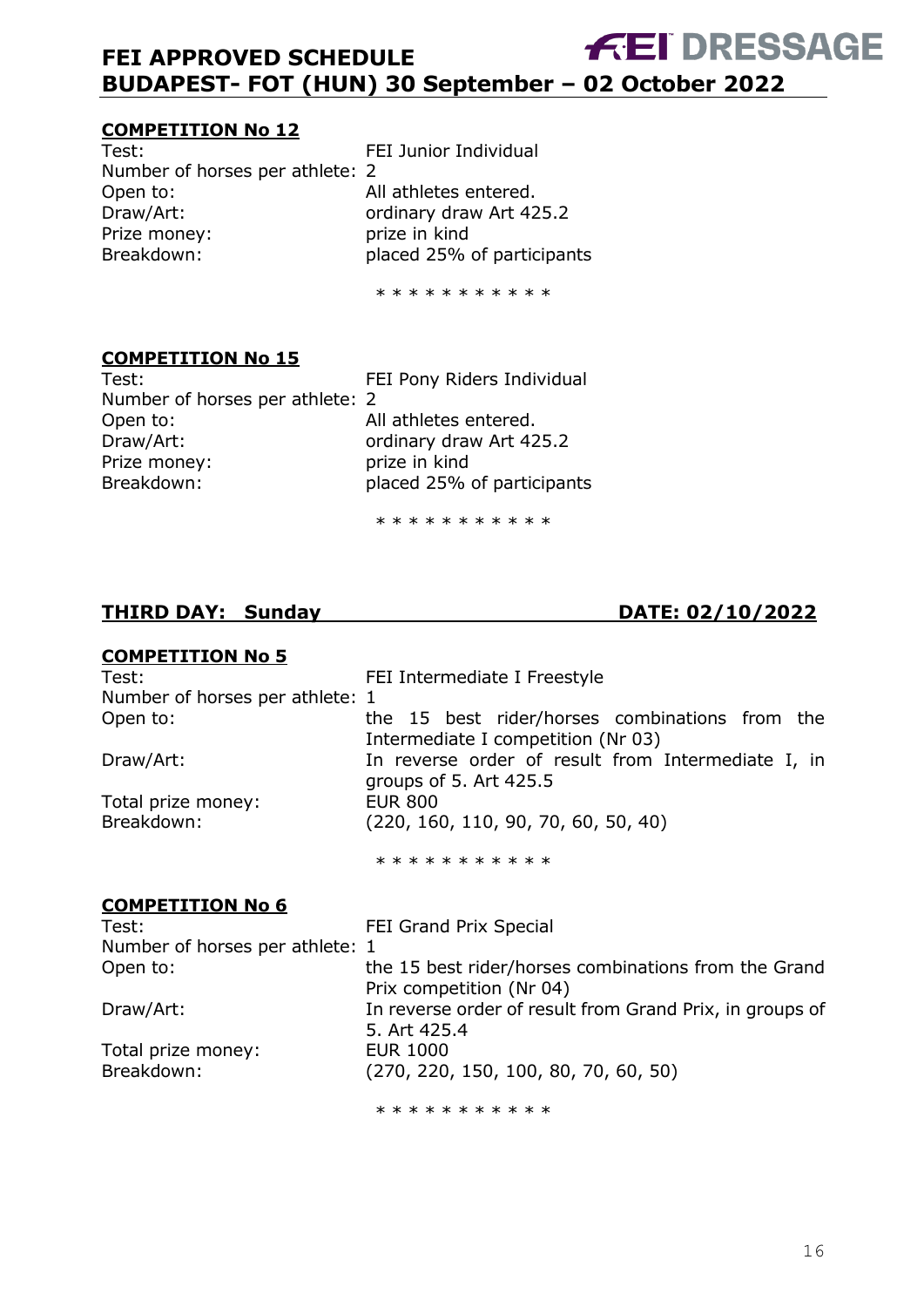#### **COMPETITION No 17**

| Test:                           | FEI Grand Prix Freestyle                             |
|---------------------------------|------------------------------------------------------|
| Number of horses per athlete: 1 |                                                      |
| Open to:                        | and compulsory the 15 best rider/horses combinations |
|                                 | from the Short Grand Prix competition (Nr 07)        |
| Draw/Art:                       | In reverse order of result from Short Grand Prix, in |
|                                 | groups of 5. Art $425.5$                             |
| Prize money:                    | <b>EUR 2000</b>                                      |
| Breakdown:                      | $(600, 400, 200, 200, 200, 200, 100, 100)$           |
|                                 |                                                      |
|                                 |                                                      |

\* \* \* \* \* \* \* \* \* \*

#### **COMPETITION No 10**

| Test:                           | FEI Young Rider Freestyle                                       |
|---------------------------------|-----------------------------------------------------------------|
| Number of horses per athlete: 1 |                                                                 |
| Open to:                        | the 18 best athletes from the Individual competition<br>(Nr 09) |
| Draw/Art:                       | Art 425.5                                                       |
| Prize money:                    | <b>EUR 500</b>                                                  |
| Breakdown:                      | (130, 110, 80, 70, 60, 50)                                      |

\* \* \* \* \* \* \* \* \* \*

#### **COMPETITION No 13**

Test: Test: FEI Junior Freestyle Number of horses per athlete: 1 Open to: the best 18 athletes from the Individual competition (Nr 12) Draw/Art: Art 425.5 Prize money: EUR 300 Breakdown: (80, 70, 60, 40, 30, 20)

\* \* \* \* \* \* \* \* \* \* \*

#### **COMPETITION No 16**

Test: Test: FEI Pony Riders Freestyle Number of horses per athlete: 1 Open to: the best 18 athletes from the Individual competition (Nr 15) Draw/Art: Art 425.5 Prize money: EUR 200 Breakdown: (60, 50, 40, 30, 10, 10) \* \* \* \* \* \* \* \* \* \*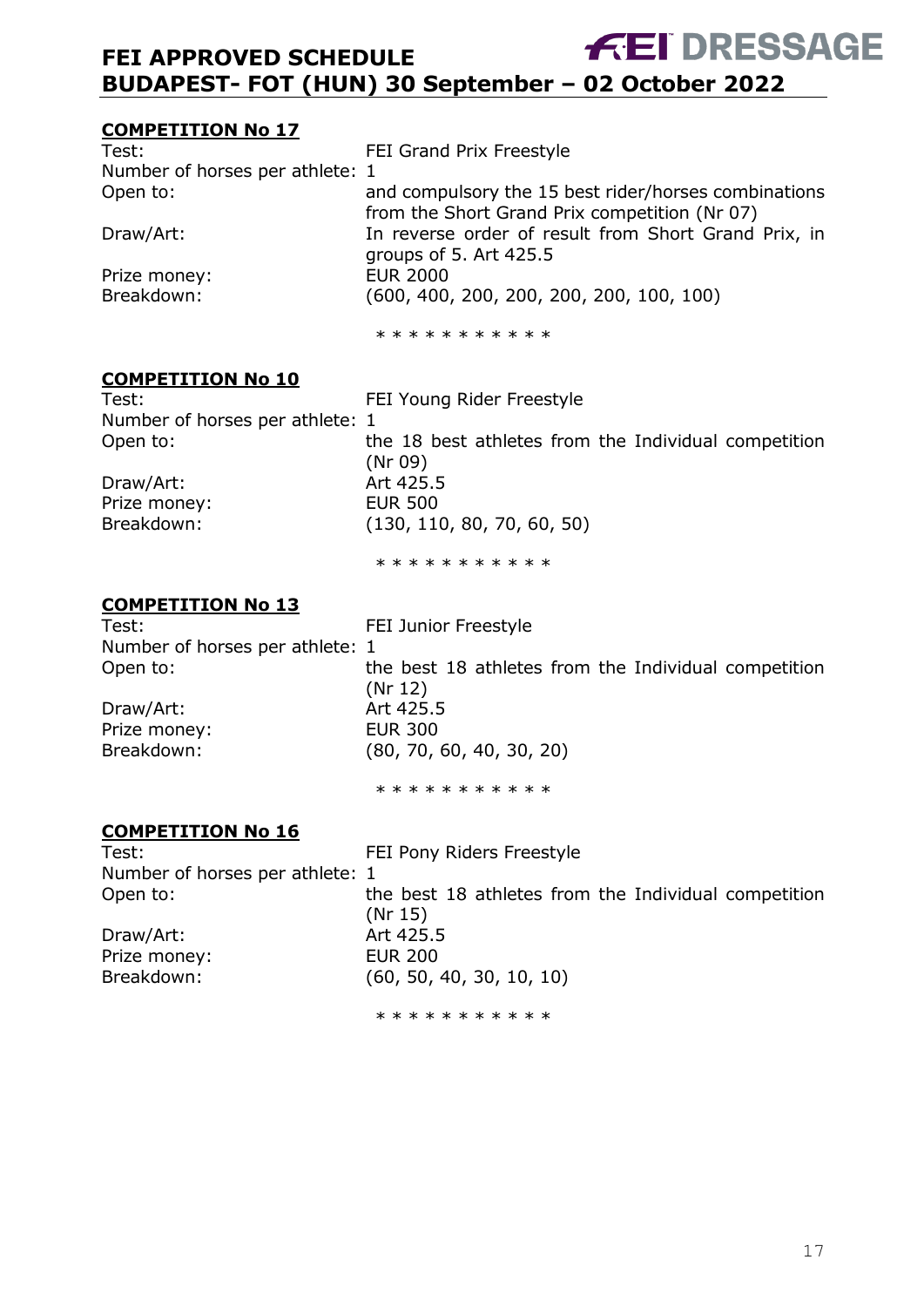# <span id="page-17-0"></span>**X. FACILITIES OFFERED**

# <span id="page-17-1"></span>**1.ATHLETES**

### **Accommodation.**

Hotel: Mamaison Hotel Andrassy Address: Address: H-1063 Budapest, Munkácsy Mihály utca 5-7. Telephone: Telephone: +36-1-462-2100 E-mail: e-mail: reservations.andrassy@mamaison.com Hotel is located from the venue approximately 17 km. Hotel: Mamaison Residence Izabella Address: H-1064 Budapest, Izabella utca 61. Telephone: +36-1-475-5900 E-mail: reservations.izabella@mamaison.com Hotel is located from the venue approximately 18 km. Hotel: K+K Hotel Opera Address: H-1065 Budapest, Révay utca 24. Telephone: +36-1-269-0222 E-mail: reservations.opera@kkhotels.com; opera@kkhotels.com Hotel is located from the venue approximately 19 km. Hotel: Gödöllői Fenyőharaszt Kastélyszálló Address: H-2174 Verseg-Fenyőharaszt Telephone: +36 20 442 2142 E-mail: fenyoharaszt@bif.hu Hotel is located from the venue approximately 43 km. Hotel: Part Café és Panzió

At the expense of the Organiser  $\Box$  or the Athlete  $\boxtimes$ 

### **Meals.**

At the expense of the Organiser  $\Box$  or the Athlete  $\boxtimes$ 

# <span id="page-17-2"></span>**2.GROOMS**

### **Accommodation.**

Requests for accommodation must be sent with entries.

At the expense of the Organiser  $\square$  or the Athlete  $\boxtimes$ 

#### **Meals.**

At the expense of the Organiser  $\Box$  or the Athlete  $\boxtimes$ 

**N.B.** Organiser's must provide proper sanitary conditions. The showering facilities should be sufficient for both male and female grooms with hot and cold water.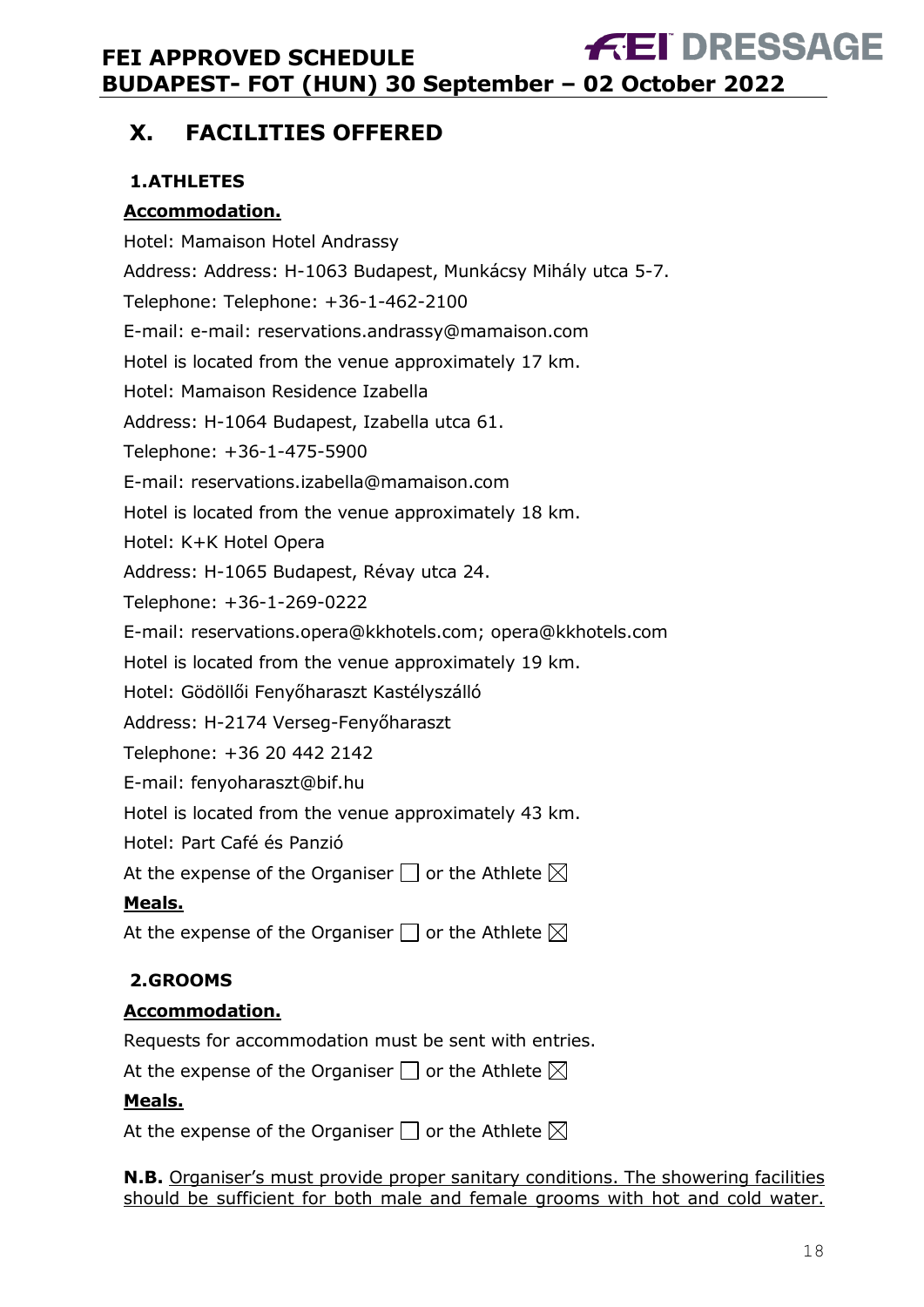Shower facilities as well as restrooms should at all times be in a state of cleanliness.

# <span id="page-18-0"></span>**XI. LOGISTICAL/ADMINISTRATIVE/TECHNICAL INFORMATION**

#### <span id="page-18-1"></span>**1.DRAW**

Location of the draw: at the tent

#### <span id="page-18-2"></span>**2.COMPETITION ARENA(S)**

| Total dimensions: | 40*80 (Competition arena - dimensions: 20 x 60 m) |
|-------------------|---------------------------------------------------|
| Type of Footing:  | sand with textile                                 |

#### <span id="page-18-3"></span>**3.PRACTICE ARENA(S)**

| Total dimensions: | $20*60$ m (Competition arena - dimensions: 20 x 60 m) |
|-------------------|-------------------------------------------------------|
| Type of Footing:  | sand with textile                                     |

#### <span id="page-18-4"></span>**4.STABLES**

Size of boxes: 3 m x 3 m (at least 3m x 3m)

An adequate number of stables must be at least 4m x 3m to accommodate the larger Horses.

Large box: EUR 150

Please indicate your request for large box upon entry, or till 09/09/2022 at the latest.

#### <span id="page-18-5"></span>**5.PAPERLESS JUDGING**

It is compulsory to have a certified software/solution in order to offer Paperless Judging at FEI Dressage Events.

Will you use a FEI Certified Paperless Judging Software/Solution to manage judging at your Event? (The list of Certified Service Providers is available here: [https://inside.fei.org/fei/your-role/it-services/it-providers/list\)](https://inside.fei.org/fei/your-role/it-services/it-providers/list)

No  $\boxtimes$  and as OC, we confirm that no Paperless Judging Software/Solution will be used.

#### <span id="page-18-6"></span>**6.SCORING PROVIDER/TIMING PROVIDER**

Will you use a FEI Certified Service Provider to manage the scoring and timing at your Event? (The list of Certified Service Providers is available here: [https://inside.fei.org/fei/your-role/it-services/it-providers/list\)](https://inside.fei.org/fei/your-role/it-services/it-providers/list)

No  $\boxtimes$ 

Contact person at Event: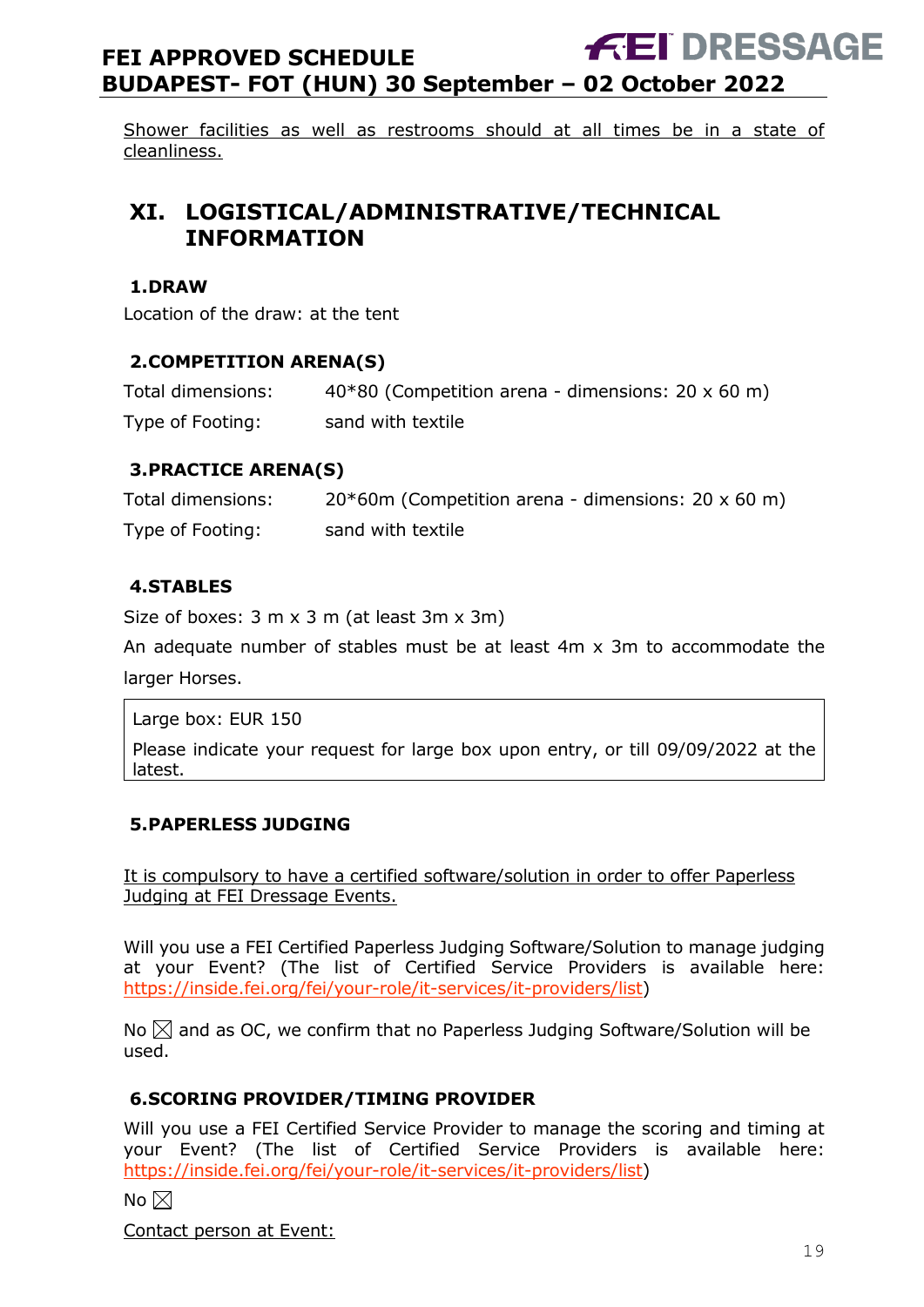Name: KECSKÉS Péter FEI ID number: 10111213 Contact email: kecskes.peter@digitop.hu

The FEI may require to be provided with real time results data feed of your Events according to FEI requirements; in this case you and your provider will be informed accordingly.

### <span id="page-19-0"></span>**7.AVERAGE SCORE/OPEN SCORING**

Average Score and Open Scoring: Yes  $\Box$  No  $\boxtimes$ 

#### <span id="page-19-1"></span>**8.OTHER TECHNOLOGY/SERVICE PROVIDER(S)**

Will you use other technology/service provider(s) at your Event?

No  $\boxtimes$ 

#### <span id="page-19-2"></span>**9.PRIZE GIVING CEREMONY**

The number of athletes required to present themselves for the prize giving ceremony of each competition is the first 8 placed competitors in the No.1 FEI Prix St. Georges; No.2 Inter. II; No.3 Inter I.; No. 4 Grand Prix; No 5. FEI Inter. I. Freestyle; No.6 FEI Grand Prix Special; No 7. FEI-W Short Grand Prix; No. 17 FEI-W Grand Prix Freestyle. The first 6 placed competitors in all other classes.

All prize giving ceremonies must strictly follow the **Covid-19 guidelines for Prize giving protocols and media activities.**

#### <span id="page-19-3"></span>**10. ADVERTISING ON ATHLETES AND HORSES**

The athletes are authorised to carry the logo of their personal sponsor. The Chief Steward will check that the advertising and publicity on athletes and horses complies with the FEI General Regulations, Art. 135.

#### <span id="page-19-4"></span>**11. TICKETING**

Are you selling ticket for spectator to attend your event: Yes  $\Box$  No  $\boxtimes$ 

#### <span id="page-19-5"></span>**12. BETTING**

Betting will be authorised by the Organiser: Yes  $\Box$  No  $\boxtimes$ 

#### <span id="page-19-6"></span>**13. TRANSPORT REIMBURSMENT HORSES/PONIES**

Transport expenses to be paid by the Organiser  $\Box$  at early per km or to be paid by the Athlete  $\boxtimes$ 

#### <span id="page-19-7"></span>**14. WELCOME**

The time and date of arrival of athletes, horses and their means of transport must be given to the Organiser in order to facilitate them on arrival.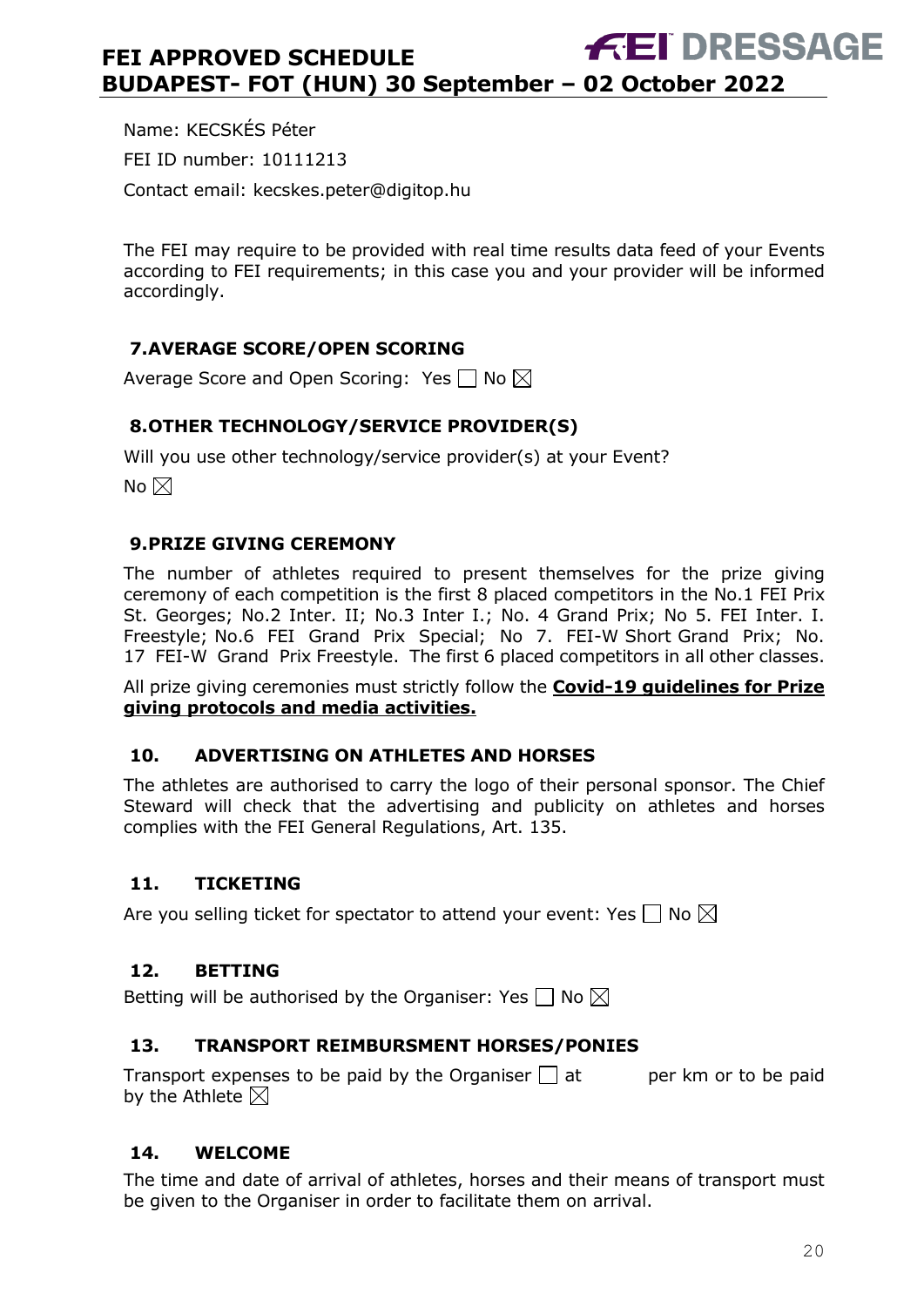#### <span id="page-20-0"></span>**15. LOCAL TRANSPORTATION - ARRANGEMENTS FROM HOTEL TO SHOWGROUNDS**

Walking distance  $\Box$ 

Organiser Shuttle Service

Public Transport  $\square$  to be paid by the Organiser  $\square$  or the Athlete  $\boxtimes$ 

If paid by the Athlete, approximate cost per round trip It depends from the distance of the hotel.

Taxi  $\Box$  to be paid by the Organiser  $\Box$  or the Athlete  $\boxtimes$ 

If paid by the Athlete, approximate cost per round trip It depends from the distance of the hotel.

Other: By public transport from Budapest to Fót: bus number 308, 309, 310, 311, 319 starts from M3 underground station Újpest Városkapu.

Gödöllő to Fót: bus number 317

Dunakeszi to Fót: bus number 324, 326

#### <span id="page-20-1"></span>**16. ENTRY RIGHT TO SHOWGROUNDS/ACCREDITED PERSONS**

Entry right to the stable areas according to the FEI Veterinary Regulations, Art. 1008-1009.

NUMBER ACCREDITED PERSONS:

Athlete: 1<br>Partner: 2 Partner: Groom: 2 Horse Owner: 2 two (2) accreditations per horse acc. to FEI Passport Other: NA

#### <span id="page-20-2"></span>**17. SUSTAINABILITY**

Please consider the environment when organising an FEI Event. Please find useful information on FEI Sustainability here:

<http://inside.fei.org/fei/your-role/organisers/handbook>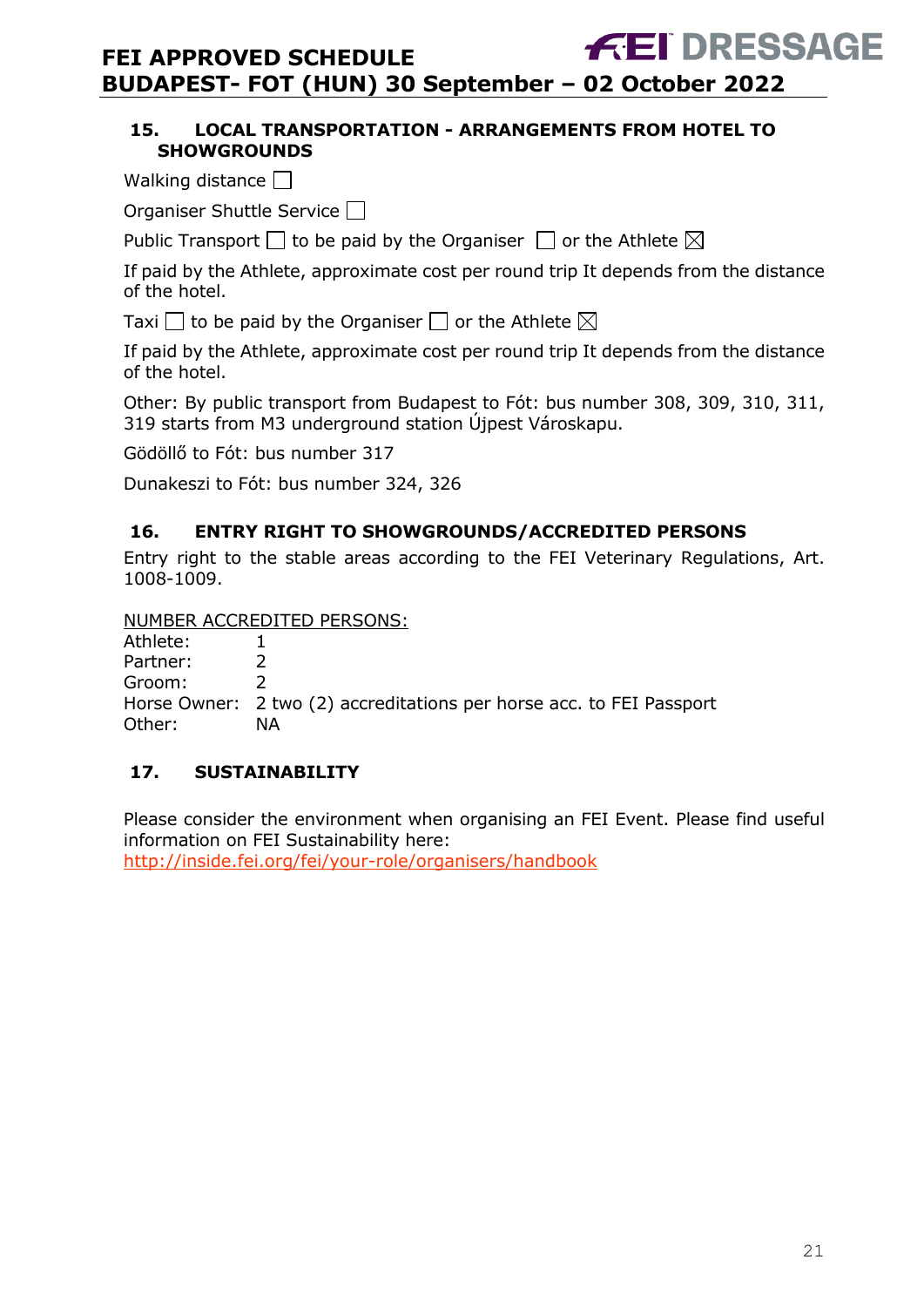# <span id="page-21-0"></span>**XII. VETERINARY MATTERS**

#### <span id="page-21-1"></span>**1.CUSTOMS FORMALITIES**

| Name:      | NTG GONDRAND KFT.                         |
|------------|-------------------------------------------|
| Address:   | H-1158 Budapest, Rákospalotai Határ út 2. |
| Telephone: | $+36-1-414-6400$                          |
| Email:     | info.hu@gondrand-logistics.com            |

Opening hours: from 8 am to 4 pm.

#### <span id="page-21-2"></span>**2.HEALTH REQUIREMENTS**

#### **GENERAL**

In accordance with the FEI Code of Conduct for the Welfare of the Horse it is imperative that all Horses at FEI Events are physically fit and free from infectious disease before being allowed to compete.

#### **ENTRY OF HORSES**

Required health tests and vaccinations: Every athlete is required to deliver all necessary certificates of health for the transport to the event. Horses must be subjected to a valid equine influenza vaccination not more that 6 months old.

Quarantine period: -

Specimen Import Licence applied:

-if the athlete comes from an EU member country, it is necessary for all horses coming to Hungary to be accompanied by an FEI passport and a sample of Annex B to Regulations 90/426 of the actual valid form. Horses must be subjected to a negative Coggins test not more than 12 months old. -if the athlete comes from a third country or from a non EU member country, it is necessary for all horses coming to Hungary to be accompanied by an FEI passport and a health certificate for registered equidae according to the specimen of annex II of the Commission 97/260 in the current valid issue. Horses must be subjected to a negative Coggins test not more than 12 months old. Horses must be subjected to a negative Glanders (Malleus) test not more than 12 months old. -if the athlete comes from Romania it is necessary for all horses coming to Hungary to be accompanied by an FEI passport and a sample of Annex B to Regulations 90/426 of the actual valid form. Horses must be subjected to a negative Coggins test not more than 30 days old. Horses must be subjected to a negative Glanders (Malleus) test not more than 12 months old. Horses from Romania may come from horse farms listed on the list in Articles 2 and 3 of Commission Decision 2010/346 / EU. The athlete must produce the original certificate, not a copy. Please contact the OC for more information.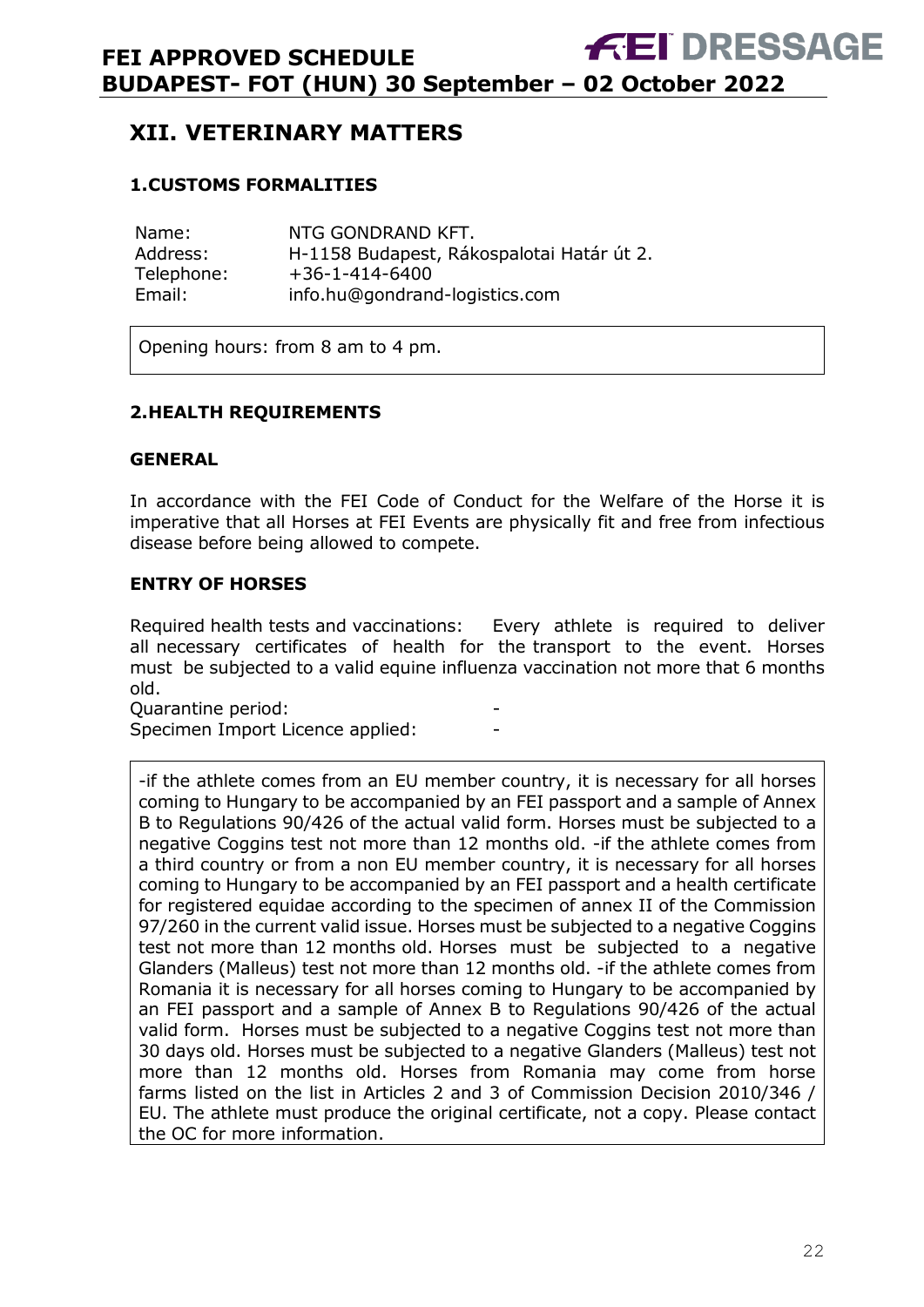#### <span id="page-22-0"></span>**3.NATIONAL REQUIREMENTS**

Every athlete is required to deliver all necessary certificates of health for the transport to the event. Horses must be subjected to a valid equine influenza vaccination not more that 6 months old.-Horses must be subjected to a negative Coggins test not more than 12 months old. -Horses must be subjected to a negative Glanders (Malleus) test not more than 3 years. Square for Organiser to include additional details if necessary -Stallions must be subjected to a negative Dourine test not more that 12 months old. Square for Organiser to include additional details if necessaryfor Organiser to include additional details if necessary

#### <span id="page-22-1"></span>**4.PONIES**

FEI Veterinary Regulations, Chapter IX and Annex IX: For all Pony Events, Ponies must be available for Pony Measurement if requested by the FEI.

#### <span id="page-22-2"></span>**5.INJURY SURVEILLANCE**

FEI Veterinary Regulations, Chapter VIII: Horses participating in FEI Events are subject to injury surveillance protocols; and in the event of fatality, a postmortem examination.

#### <span id="page-22-3"></span>**6.TRANSPORT OF HORSES**

Horses must be fit to travel and be transported in suitable vehicles. Any government requirements for disease testing and control must be requested well in advance, to ensure that the horse is in compliance by the time of arrival at the border of the country where the Event is taking place. Athletes, or their representatives, have the responsibility to comply with national legislation in both their country of origin and the host nation of the Event. Where necessary athletes must contact local government authorities or veterinary advisors for information regarding animal health requirements and transport legislation. Within the European Union (EU), this includes EU Council Regulation (EC) No 1/2005 concerning the protection of animals during transport within the Member States of the EU.

#### <span id="page-22-4"></span>**7.VENUE ARRIVAL INFORMATION & FITNESS TO COMPETE**

#### **7.1 PASSPORTS. FEI General Regulations, Art. 137**

#### **For all issues relating to FEI Horse Passports/FEI Recognition Cards please contact your National Federation.**

All Horses competing at FEI Events must be registered with the FEI.

FEI Passports or FEI Recognition Cards (for those Horses with a national passport approved by the FEI) are compulsory for FEI Events.

NB: Horses entered in CIMs in their country of residence are not required to have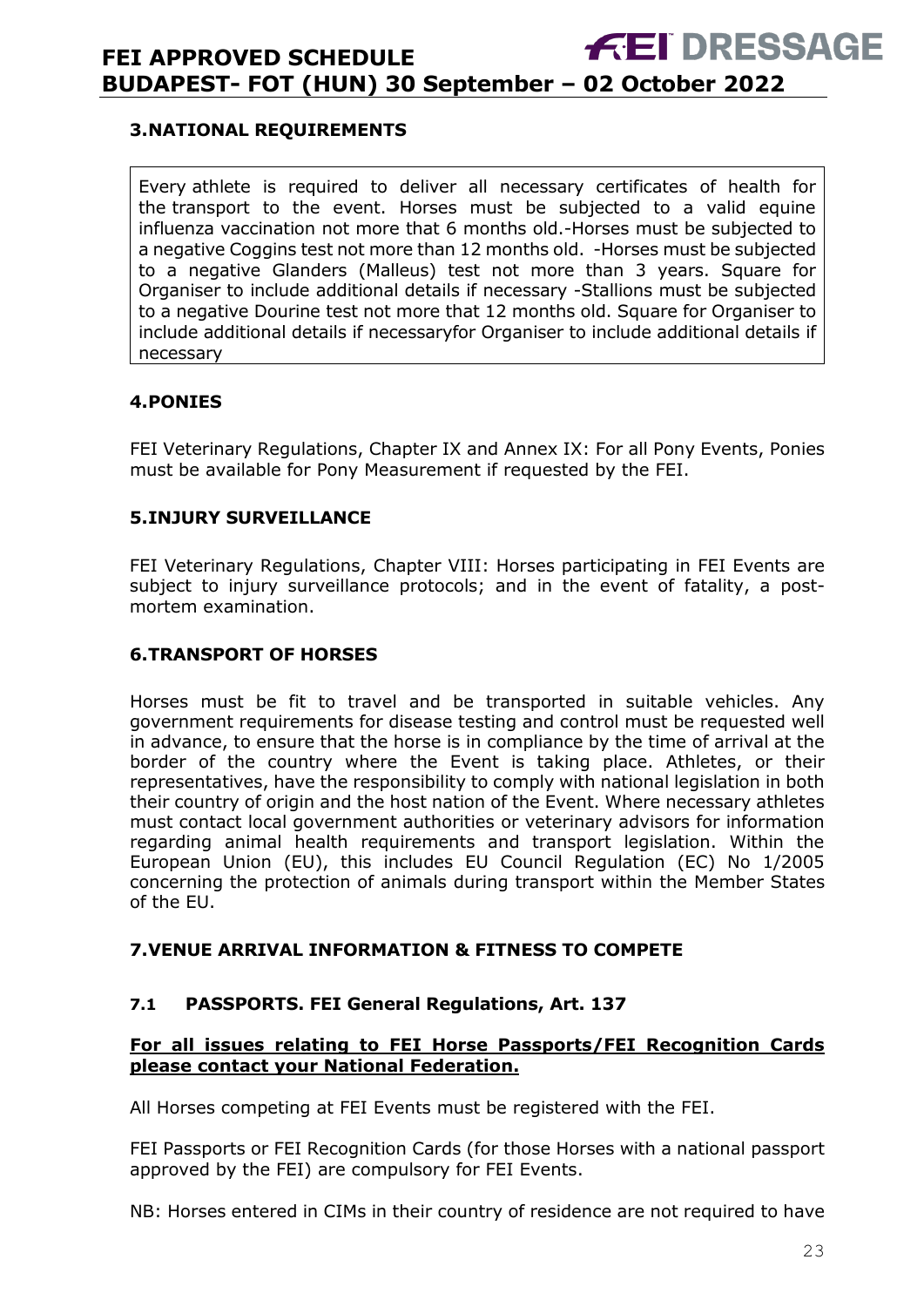an FEI Passport or FEI Recognition Card but must be properly registered with the FEI and identifiable (FEI General Regulations, Art. 137.2).

Athletes who do not present a Horse's Passport and/or Recognition Card, or one that is not correctly validated or fail to meet other passport requirements will be **subject to Sanctions in accordance with Annex VI of the FEI Veterinary Regulations** and may not be allowed to compete.

**NB** for Horses permanently resident in a Member State of the European Union: all Horses must have a national EU passport in compliance with EU Regulations to which a FEI Recognition card is applied. The exception to this being Horses in possession of an FEI passport which has been continually revalidated without interruption.

#### **7.2 VACCINATIONS - EQUINE INFLUENZA. FEI Veterinary Regulations, Art. 1003**

Horses competing at FEI Events must comply with the requirements for Equine Influenza vaccination in accordance with the Veterinary Regulations and as summarised below.

| <b>VACCINATION</b>    | <b>PROTOCOL</b>                                                                                                                                                         | <b>ELIGIBILITY TO ENTER</b><br><b>VENUE</b>                                                                                                                            |
|-----------------------|-------------------------------------------------------------------------------------------------------------------------------------------------------------------------|------------------------------------------------------------------------------------------------------------------------------------------------------------------------|
| <b>Primary Course</b> | $1st$ Vaccination: day 0<br>2 <sup>nd</sup> Vaccination: day 21-92                                                                                                      | May compete 7 days after the<br>2 <sup>nd</sup> Vaccination                                                                                                            |
|                       |                                                                                                                                                                         |                                                                                                                                                                        |
| <b>First Booster</b>  | Within 7 months of the 2nd<br>vaccination of<br>the<br>Primary<br>Course                                                                                                | May compete for 6 months +21<br>days after the 2 <sup>nd</sup> vaccination of<br>the Primary Course<br>Must not compete in the 7 days<br>after receiving a vaccination |
| <b>Boosters</b>       | <b>MINIMUM:</b> within one year of<br>previous booster vaccination<br><b>IF COMPETING:</b> must be in<br>the 6 months $+21$ days of the<br>booster previous vaccination | Must<br>have been vaccinated<br>within 6 months $+21$ days<br>before arriving at the Event<br>Must not compete in the 7 days<br>after receiving a vaccination          |

All FEI registered Horses intending to compete at FEI Events (including CIMs) must be vaccinated against Equine Influenza in accordance with these Veterinary Regulations. The exception being if the applicable domestic legislation prevents the use of Equine Influenza vaccines within the relevant territory.

#### **7.3 EXAMINATION ON ARRIVAL. FEI Veterinary Regulations, Art. 1031**

On arrival at an Event venue, all Horses must undergo an examination by a veterinarian to confirm their identification from their passport and micro-chip ID (where present), their vaccination status and general health. To protect all horses attending events, any Horse with a questionable health status concerning vaccination, disease or other concerns, must be stabled within the isolation facilities provided by the Organising Committee pending a decision on entering the venue. PRs must fulfil the Horse Health Requirements via the FEI HorseApp in advance of the event which will be checked at the Examination on Arrival.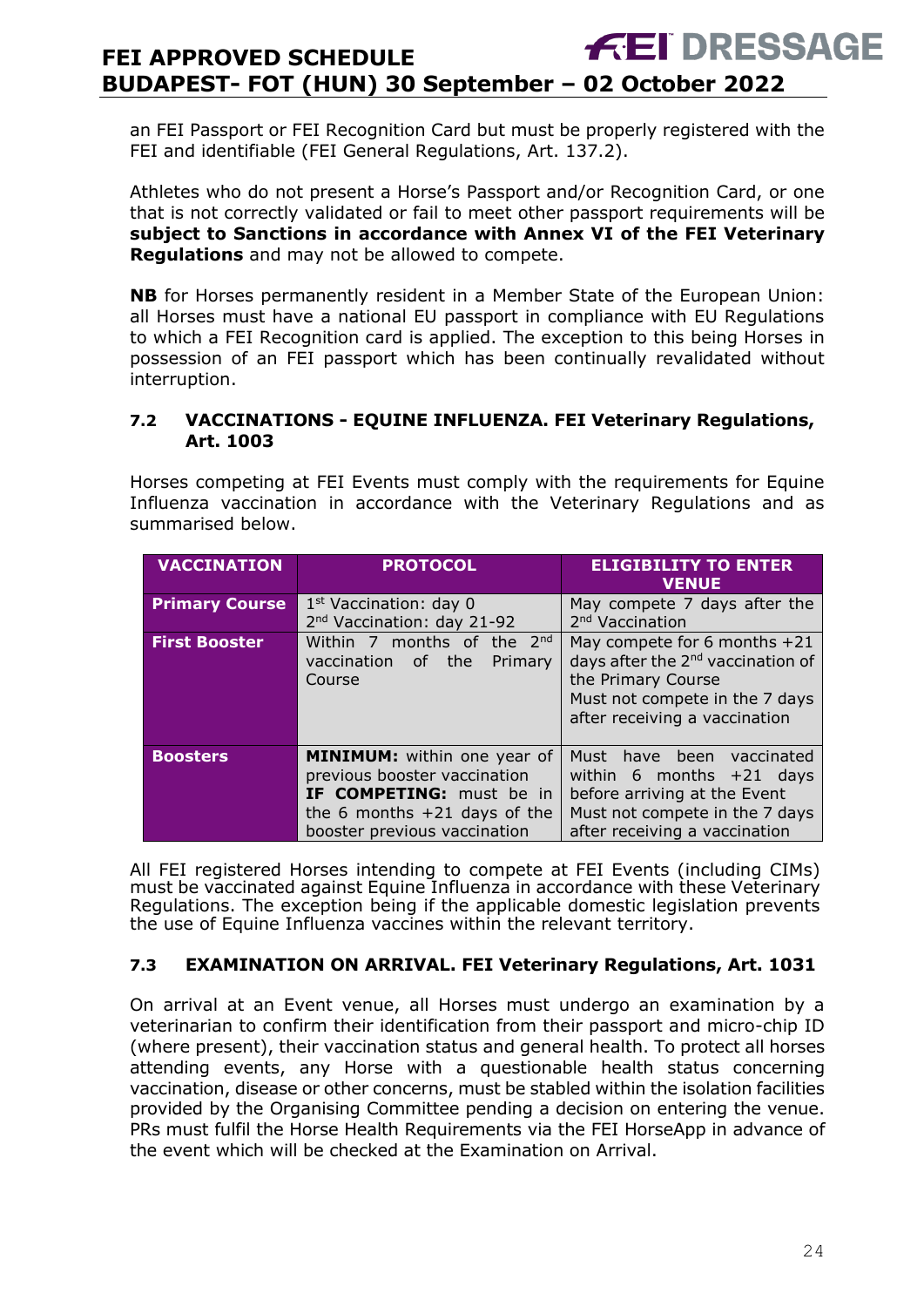#### **7.4 HORSE INSPECTIONS. FEI Veterinary Regulations, Art. 1034-1042**

All Horses will be assessed for their fitness to compete during the Horse Inspection. Any Horse demonstrating questionable fitness may be referred to the Holding Box for further veterinary examination. Horses not deemed fit to compete by the Inspection Panel will not be permitted to compete.

#### **7.5 LIMB SENSITIVITY EXAMINATION. FEI Veterinary Regulations, Art. 1048-1053 and Annex VIII**

All Horses are subject to examination under the protocol for abnormal limb sensitivity throughout the period of an Event. For Jumping that includes, but is not limited to, between rounds and before the Jump Off. For Endurance that includes, but is not limited to, pre-ride, during the ride and after the ride. Horses may be examined once or on multiple occasions during the Period of an Event. Horses may be selected for examination under the protocol randomly or they may be targeted. All Horses selected to be tested must submit promptly to the examination or are subject to immediate disqualification. There is no obligation to examine any specific number of Horses at an Event.

#### <span id="page-24-0"></span>**8. EQUINE ANTI-DOPING AND CONTROLLED MEDICATION PROGRAMME (EADCMP). FEI Regulations, Chapter VII**

#### **8.1 SAMPLING. FEI Veterinary Regulations, Chapter VII**

All horses competing at FEI Events may be subject to sampling for the presence of Prohibited Substances in accordance with the Anti-Doping and Controlled Medication Regulations (EADCMRs). Horses may be selected for sampling in accordance with obligatory testing, targeted or random sampling procedures. Refer to FEI Financial Charges for details of fees relating to Equine and Human Anti-Doping program (EADCMP), which OCs/NFs have the right to charge to the athlete (applicable for all FEI events worldwide).

#### **8.2 ELECTIVE TESTING. FEI Veterinary Regulations, Art. 1058**

Elective Testing may be carried out prior to an Event to check for the presence of Prohibited Substances. Please refer to https://inside.fei.org/fei/cleansport/horses for information and details.

# <span id="page-24-1"></span>**XIII. HUMAN ANTI-DOPING**

Athletes can be tested at any FEI Event, by the FEI or by other Anti-Doping Organisations with Testing jurisdiction. Organisers will have the responsibility to provide facilities and staff/volunteers to facilitate such Testing if requested by the FEI as outlined in the FEIs' Anti-doping Rules for Human Athletes (ADRHA), Art. 22.3.

The ADRHA rules are published on the FEI's website at <http://inside.fei.org/content/anti-doping-rules>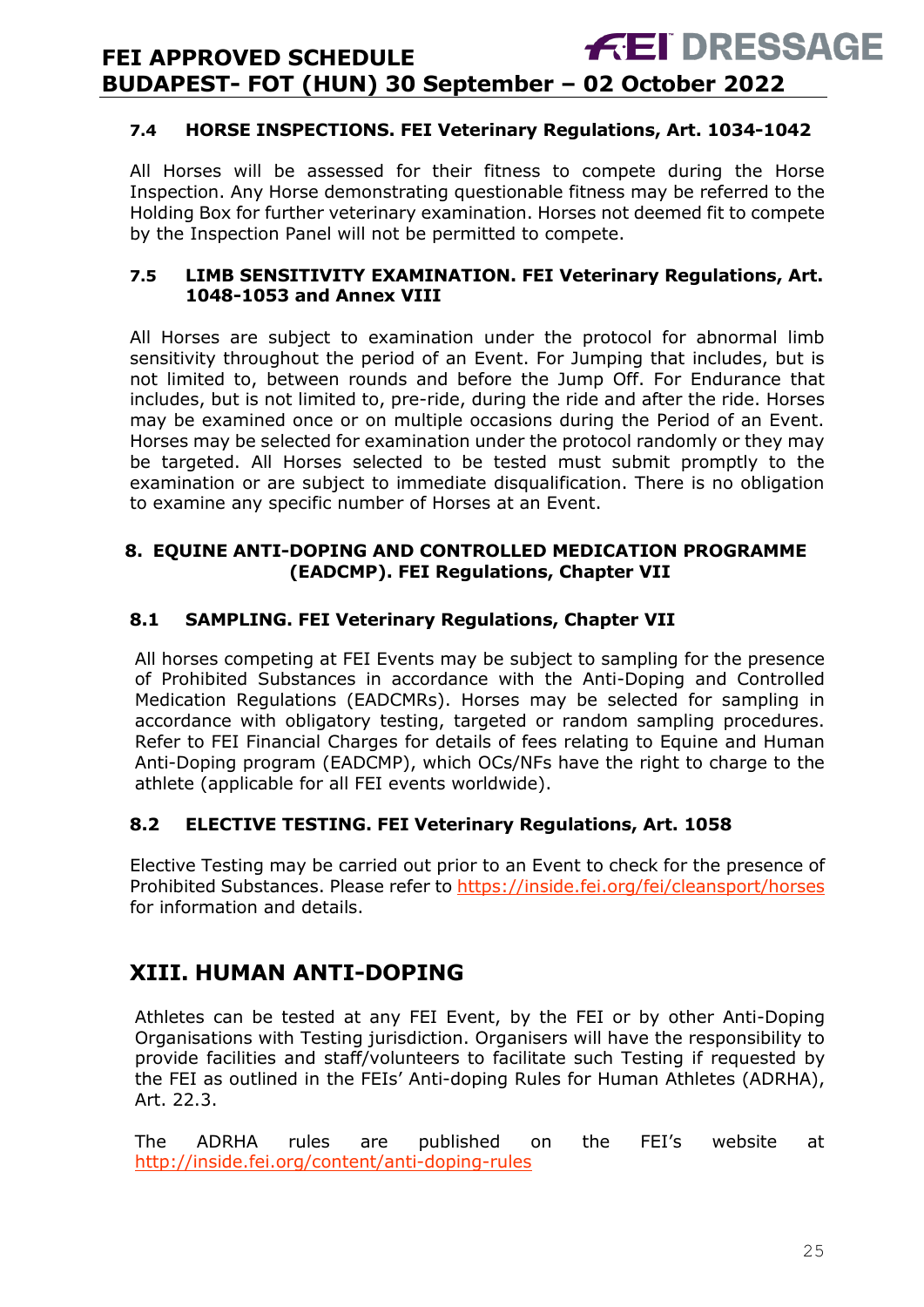# <span id="page-25-0"></span>**XIV. ADDITIONAL INFORMATION**

#### <span id="page-25-1"></span>**1.THE FEI POLICY FOR ENHANCED COMPETITION SAFETY DURING THE COVID-19 PANDEMIC**

The FEI Policy for Enhanced Competition Safety during the Covid-19 Pandemic ("Policy") <https://inside.fei.org/fei/covid-19/return-to-play/policy-tools> is mandatory and applies for any FEI Event taking place **as of 1 July 2020**. The Policy has been developed based on currently accepted best practices by the WHO and US Center for Disease Control (CDC) and will be continually reviewed and updated as more information becomes available. It is not intended to replace the applicable guidance and policies from domestic government and health authorities, but to supplement their recommendations with sport specific considerations.

The OC shall submit the risk assessment and mitigation plan (including name and contact details of the person in charge) to the FEI as an annex to the Event Schedule, **at the latest ten (10) working days before the event's deadline for Definite Entries**.

Events for which the FEI has not received the documented risk assessment and mitigation measures plan in accordance with Art. 2.1.g) of the Policy, **will be removed from the FEI calendar** in accordance with the FEI General Regulations, Art. 112.3.

#### **ASSUMPTION OF RISK / WAIVER OF LIABILITY**

In consideration of being allowed to participate in the Event and related activities, all Participants (as defined in the Policy) acknowledge, appreciate, and agree that:

- 1. Participation includes possible exposure to and illness from infectious diseases including but not limited to COVID-19. While particular rules and personal discipline may reduce this risk, the risk of serious illness and death does exist; and,
- 2. The Participants knowingly and freely assume all such risks, both known and unknown, even if arising from the negligence of the OC or others, and assume full responsibility for their participation; and,
- 3. The Participants willingly agree to comply with the stated and customary terms and conditions for participation as regards protection against infectious diseases. If, however, a Participant observes any unusual or significant hazard during their presence or participation, the Participant will remove themself from participation and bring such to the attention of the nearest official immediately; and,
- 4. The Participants, for themselves and on behalf of their heirs, assigns, personal representatives and next of kin, HEREBY RELEASE AND HOLD HARMLESS THE OC AND THE FEI, their officers, officials, agents, and/or employees, other participants, sponsoring agencies, sponsors, advertisers, and if applicable, owners and lessors of premises used to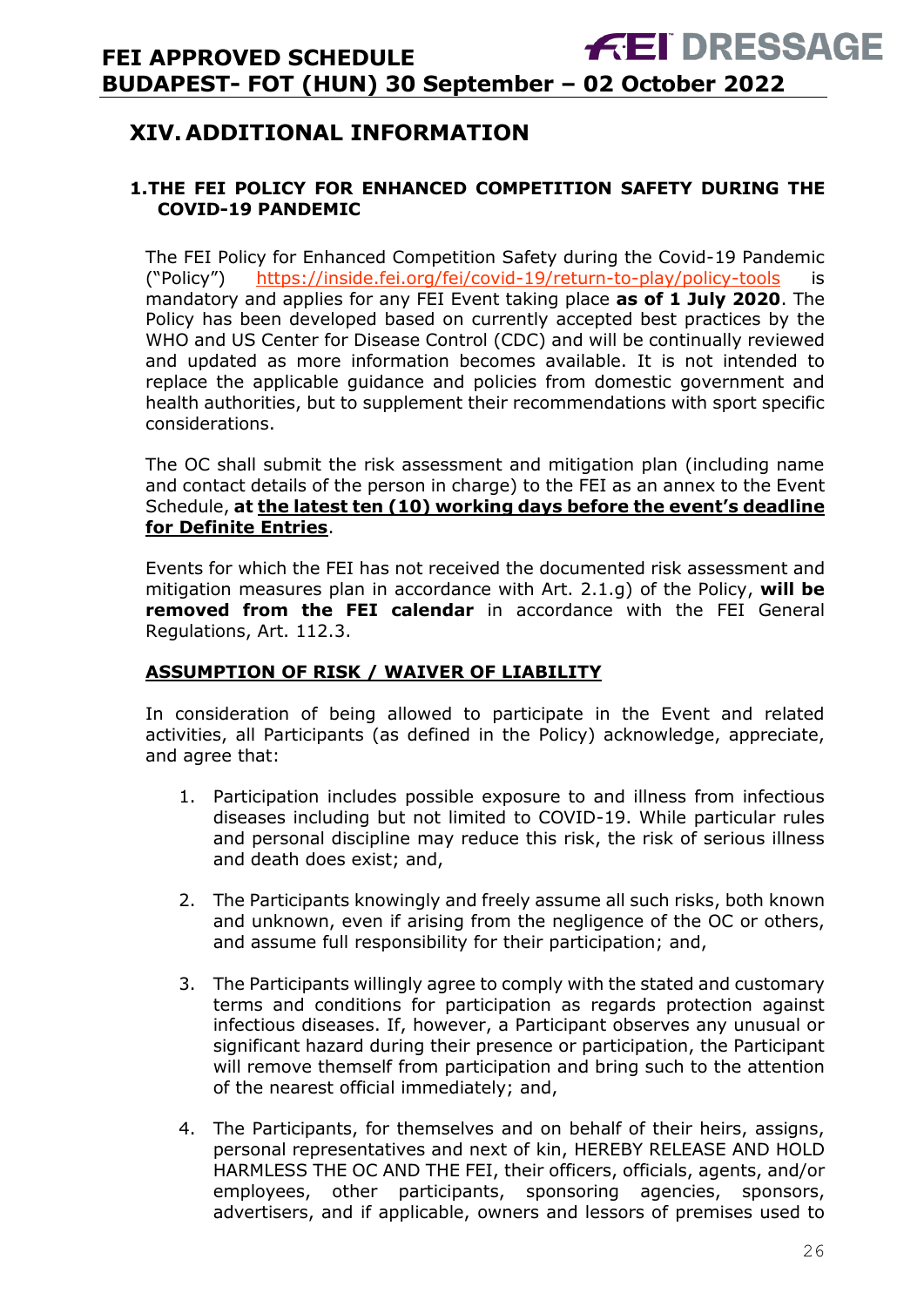conduct the event ("RELEASEES"), WITH RESPECT TO ANY AND ALL ILLNESS, DISABILITY, DEATH, or loss or damage to person or property, WHETHER ARISING FROM THE NEGLIGENCE OF RELEASEES OR OTHERWISE, to the fullest extent permitted by law.

The Participants confirm to have read this release of liability and assumption of risk agreement, fully understand its terms, and understand that they have given up substantial rights.

#### <span id="page-26-0"></span>**2.INSURANCES AND NATIONAL REQUIREMENTS**

Equestrian sports involve inherent dangerous risks. To the greatest extent permitted by law, the FEI and the FEI Event Organiser shall NOT be liable for any damages relating to loss of property or injury of any kind to Athletes, Owners, Support Personnel or Horses at or in connection with an FEI Event and the FEI expressly excludes all such liability.

#### **2.1 ATHLETES, OWNERS AND SUPPORT PERSONNEL**

#### **2.1.1 Personal Accident and Health Insurance**

It is your responsibility as an Athlete/Owner/ Support Personnel to ensure that you have adequate personal accident insurance in place to cover your participation at FEI Events and in particular to insure against any personal injury or medical expenses arising from an accident, injury or illness which may occur at a FEI Event.

You should check with your National Federation to confirm if your National Federation's insurance policy (if any) covers personal accidents and/or illnesses which may occur when you are attending at/participating in FEI Events.

If your National Federation does not have a personal accident/health insurance policy or if the National Federation's insurance policy does not cover personal accident or health claims, then you should obtain your own personal accident and health insurance policy to cover your attendance/participation at FEI Events.

#### **2.1.2 Personal Property Insurance**

You should also ensure that you are insured against property loss, theft or damage which may occur at an FEI Event.

Again, the advice is to check with your National Federation to confirm if they have an insurance policy in place which would cover you in case of such property loss, theft or damage. If not, then you should obtain your own personal property insurance to cover such situations.

#### **2.1.3 Press Equipment**

Press equipment and other items left in the Press workroom, Press lockers, the Press Tribune or anywhere on the showgrounds are left entirely at the owner's risk. The Organising Committee does not accept any responsibility for any loss or damage to such equipment or items. Members of the Press are advised not to leave any equipment or personal items unattended.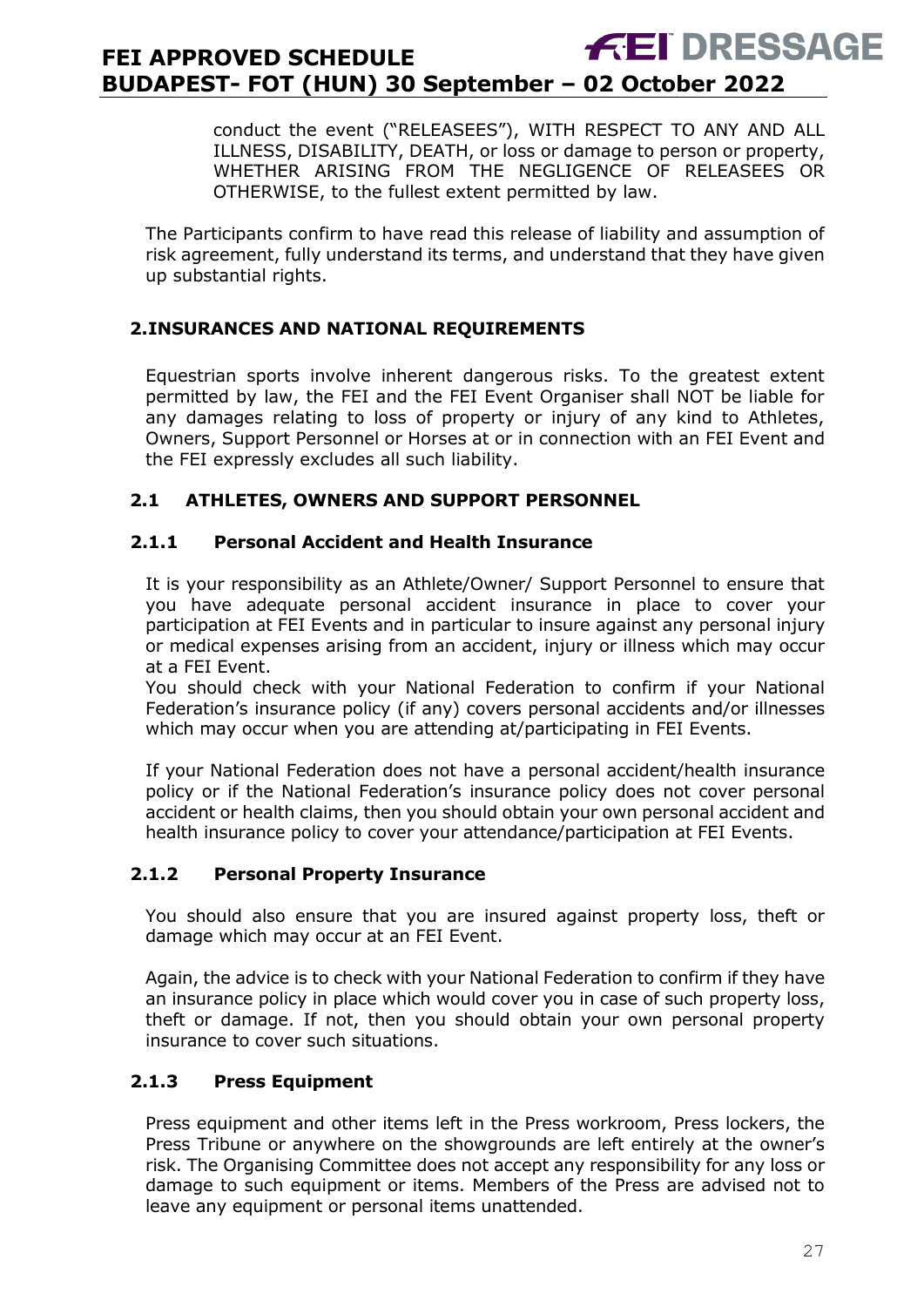#### **2.2 ATHLETES AND OWNERS**

#### **2.2.1 Third Party Liability Insurance**

As an Athlete/Owner you are personally responsible for damages to third parties caused by you, your employees, Support Personnel, your agents or your Horses. You are, therefore, strongly advised to take out third-party liability insurance providing full coverage in relation to FEI Events at home and abroad, and to keep the policy up to date.

The FEI and the Organiser will NOT be responsible for any damage caused to third parties by you, your employees, Support Personnel, your agents or your Horses.

#### **2.2.2 Additional Liability Information**

N/A

#### **2.2.3 Horse Insurance**

As an Owner you should ensure that your Horses are adequately insured against any injuries or illnesses they may sustain while participating at a FEI Event.

#### <span id="page-27-0"></span>**3.PROTESTS/APPEALS**

To be valid, all Protests and Appeals must be made in writing and accompanied by a deposit of CHF 150.- or equivalent, as mentioned in the FEI General Regulations, Art. 161-162: [https://inside.fei.org/content/general](https://inside.fei.org/content/general-regs-statutes)[regs-statutes](https://inside.fei.org/content/general-regs-statutes)

#### <span id="page-27-1"></span>**4.DISPUTES**

In the event of any discussion concerning the interpretation of the schedule (in translated languages), the English version will be decisive.

#### <span id="page-27-2"></span>**5.MODIFICATION TO SCHEDULE**

In exceptional circumstances, together with the Approval of the Chefs d'Equipe, host NF delegate, if any, and the Ground Jury, the OC may change the schedule in order to clarify any matters arising from an omission or due to unforeseen circumstances. Any such changes must be notified to all Athletes and Officials as soon as possible and they must be reported to the FEI by the Foreign Judge.

#### <span id="page-27-3"></span>**6.ADDITIONAL INFORMATION FROM THE ORGANISER**

-Art 109.13 GRs: All dogs must be leashed and affixed to a human or stationary object. Violation of this rule will incur a fine of CHF 100 per offence and, in case of a repeated offence at the Event, may lead to exclusion from the Venue.

-Vehicles: Parking is only permitted at the designated location. Horse transporters and riders can park near the stables.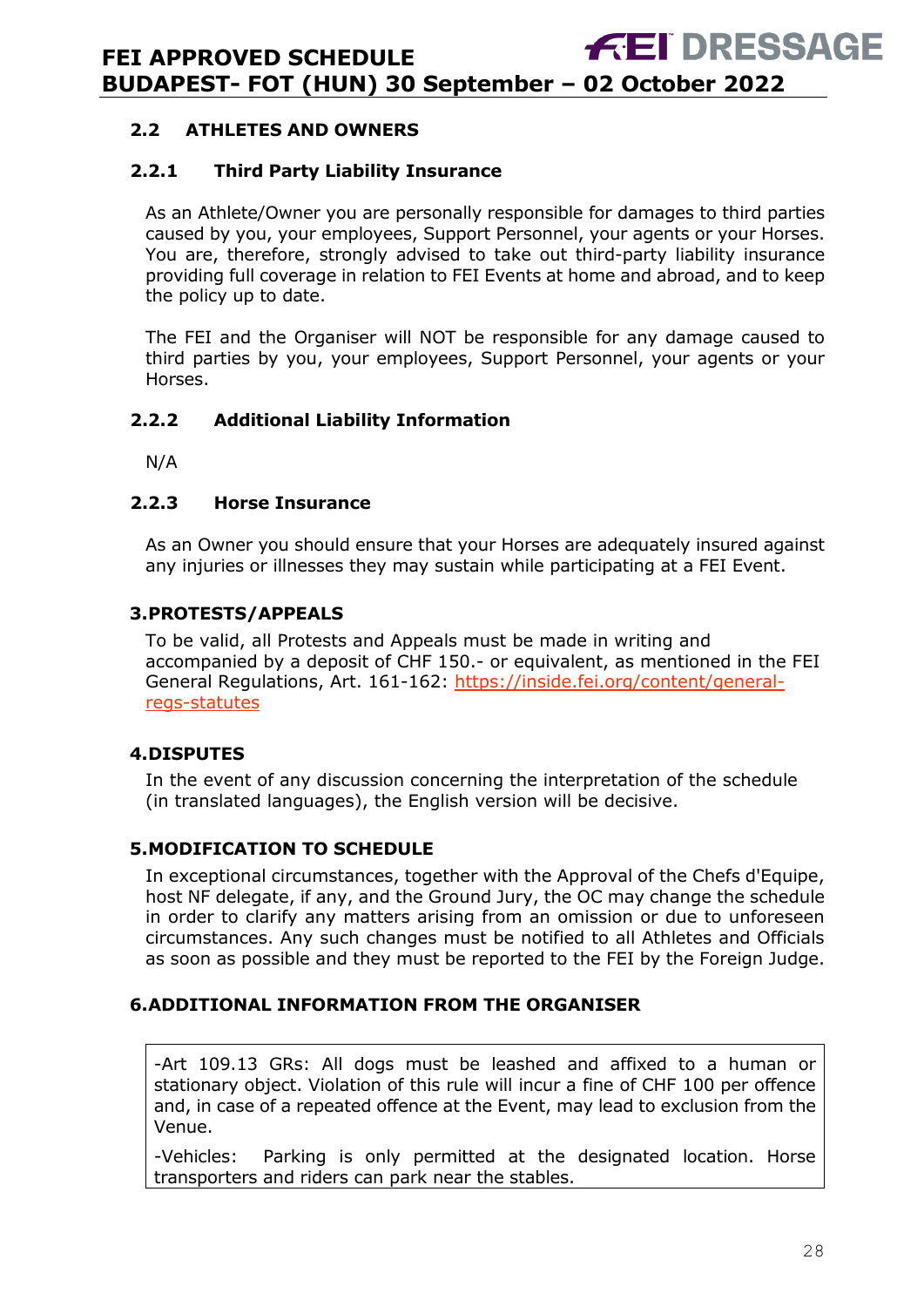#### **Age of Athletes and Horses according to the Event's Category:**

| <b>Event's Category</b>                                                                                                    | <b>Age of Athletes</b>                                   | <b>Age of Horses</b>        |
|----------------------------------------------------------------------------------------------------------------------------|----------------------------------------------------------|-----------------------------|
| <b>Grand Prix/Grand Prix Special/</b><br><b>Grand Prix Freestyle/</b><br>Intermediate II/Intermediate<br>A/ Intermediate B | As of 16 <sup>th</sup> year                              | Min $8 y.o.$                |
| <b>Prix St. Georges/Intermediate</b><br>I/ Intermediate I Freestyle                                                        | As of 16 <sup>th</sup> year                              | Min. 7 y.o.                 |
| CH-Y/CDIY/CDIOY                                                                                                            | As of $16th$ year to end $21st$ year                     | Min. 7 y.o.                 |
| CH-J/CDIJ/CDIOJ                                                                                                            | As of $14th$ year to end $18th$ year                     | Min. 6 y.o.                 |
| CH-P/CDIP/CDIOP                                                                                                            | As of $12th$ year to end $16th$ year                     | Min. 6 y.o.                 |
| CH-Ch/CDICh/CDIOCh                                                                                                         | As of 12 <sup>th</sup> year to end 14 <sup>th</sup> year | Min. 6 y.o.                 |
| CH-U25/CDIU25/CDIOU25                                                                                                      | As of $16th$ year to end $25th$ year                     | Min. 8 y.o.                 |
| <b>CDIAm</b>                                                                                                               | As of 26 <sup>th</sup> year                              | Min. 7 y.o.                 |
|                                                                                                                            |                                                          | Medium tour Min. 8 y.o.     |
| <b>CDIYH</b>                                                                                                               | As of 16 <sup>th</sup> year                              | Min. $5 y.o. - Max. 7 y.o.$ |
| CH-M-YH-D                                                                                                                  | As of 16 <sup>th</sup> year                              | 5 y.o. / 6 y.o. / 7 y.o.    |

#### **DEDUCTIONS FROM PRIZE MONEY AT COMPETITIONS:**

Full details of any deductions from prize money must be outlined in the schedule. This includes government taxes. If it is necessary for Organisers to deduct such taxes, they must provide participants with an official form indicating the amount of tax deducted.

The tax form must be provided to the athletes upon arrival and returned to the Organiser prior to departing.

#### **IMPORTANT**

#### **The total amount of prize money shown for each Competition in the schedule must be distributed. (FEI General Regulations, Art. 127-128)**

The value of the  $1<sup>st</sup>$  prize must not exceed  $1/3$  of the total prize money announced for the competition. Distribution of prize money: distributed to 25 % of participants. If there are between 5 and 19 athletes in the competition, min 5 prizes must be distributed.

If there are 4 or less athletes in the competition, the table below applies.

| Number of<br><b>Starters</b> |     | 2   | 3   | 4   | From 5 and<br>above                                        |
|------------------------------|-----|-----|-----|-----|------------------------------------------------------------|
| $1^{\rm st}$                 | 33% | 33% | 33% | 33% | All the                                                    |
| 2 <sub>nd</sub>              |     | 25% | 25% | 25% | prize                                                      |
| 3 <sup>rd</sup>              |     |     | 20% | 20% | money                                                      |
| 4 <sup>th</sup>              |     |     |     | 15% | scheduled                                                  |
| Total<br>distributed         | 33% | 58% | 78% | 93% | must be<br>distributed<br>among all<br>placed<br>athletes. |

The amount to be given to each athlete must be stated in the schedule.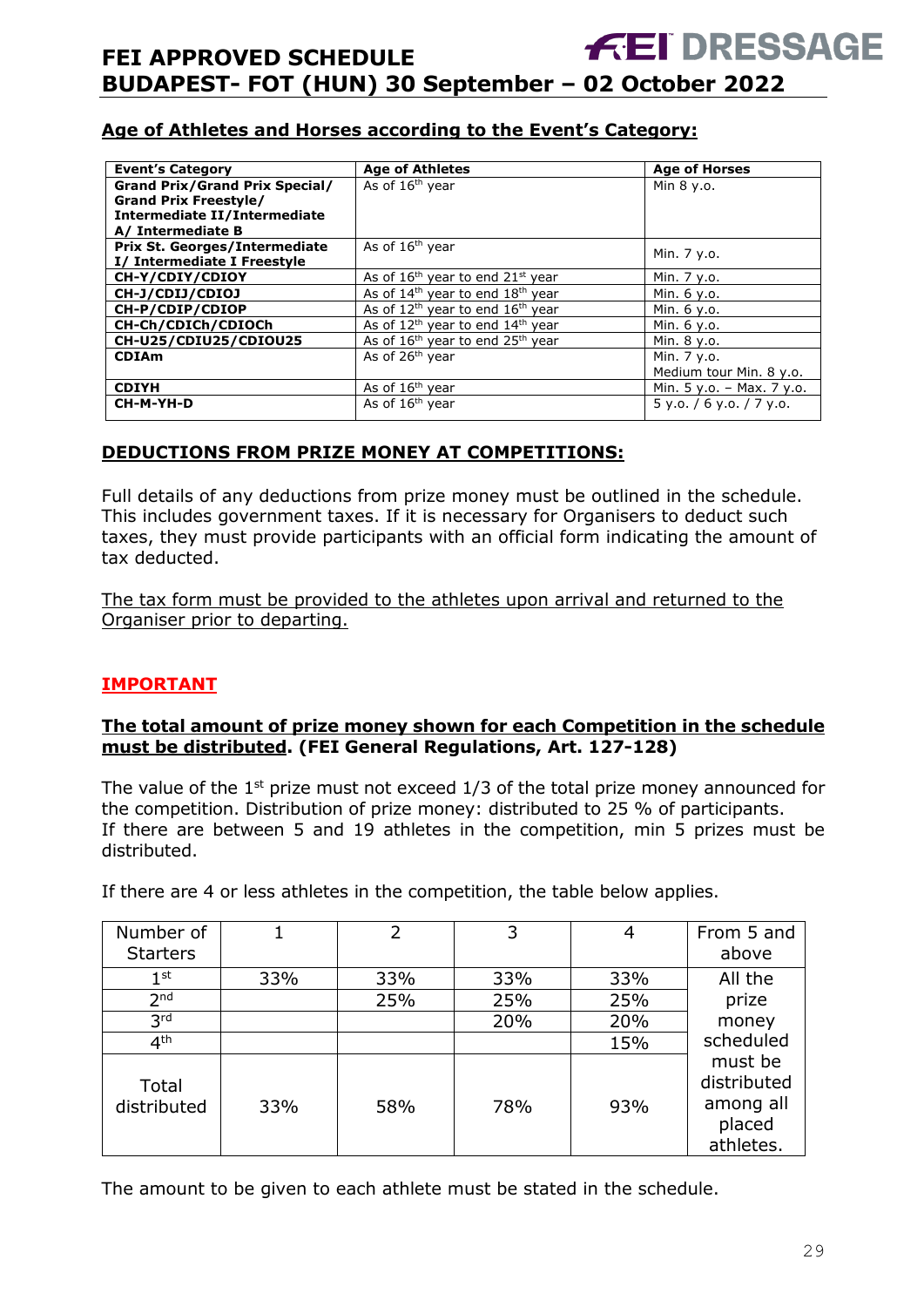# <span id="page-29-0"></span>**XV. ANNEXES**

#### <span id="page-29-1"></span>**1. FEI ENTRY SYSTEM**

Please fill the form below in order to provide you and the other members of your committee or your IT Providers access to the FEI Entry System.

| FEI $ID1$ :     | 10089558                       |             |
|-----------------|--------------------------------|-------------|
| Name*:          | Pinter                         |             |
| First Name*:    | Zsófia                         |             |
| E-Mail*:        | pinter@eventing.hu             |             |
| Access Rights*: | $\boxtimes$ Admin <sup>2</sup> | Consult $3$ |
| FEI $ID^1$ :    | 10111213                       |             |
| Name*:          | Kecskés                        |             |
|                 |                                |             |
| First Name*:    | Péter                          |             |
| E-Mail*:        | kecskes.peter@digitop.hu       |             |
| Access Rights*: | $\boxtimes$ Admin <sup>2</sup> | Consult $3$ |
| FEI $ID^1$ :    |                                |             |
| Name*:          |                                |             |
| First Name*:    |                                |             |
| E-Mail*:        |                                |             |

<sup>1)</sup> If already have an FEI user account.

<sup>2)</sup> Provide you the required access to manage entries and substitutions and download entries/lists.

3) You are just able to consult and download the entries/lists.

\*) Mandatory Fields